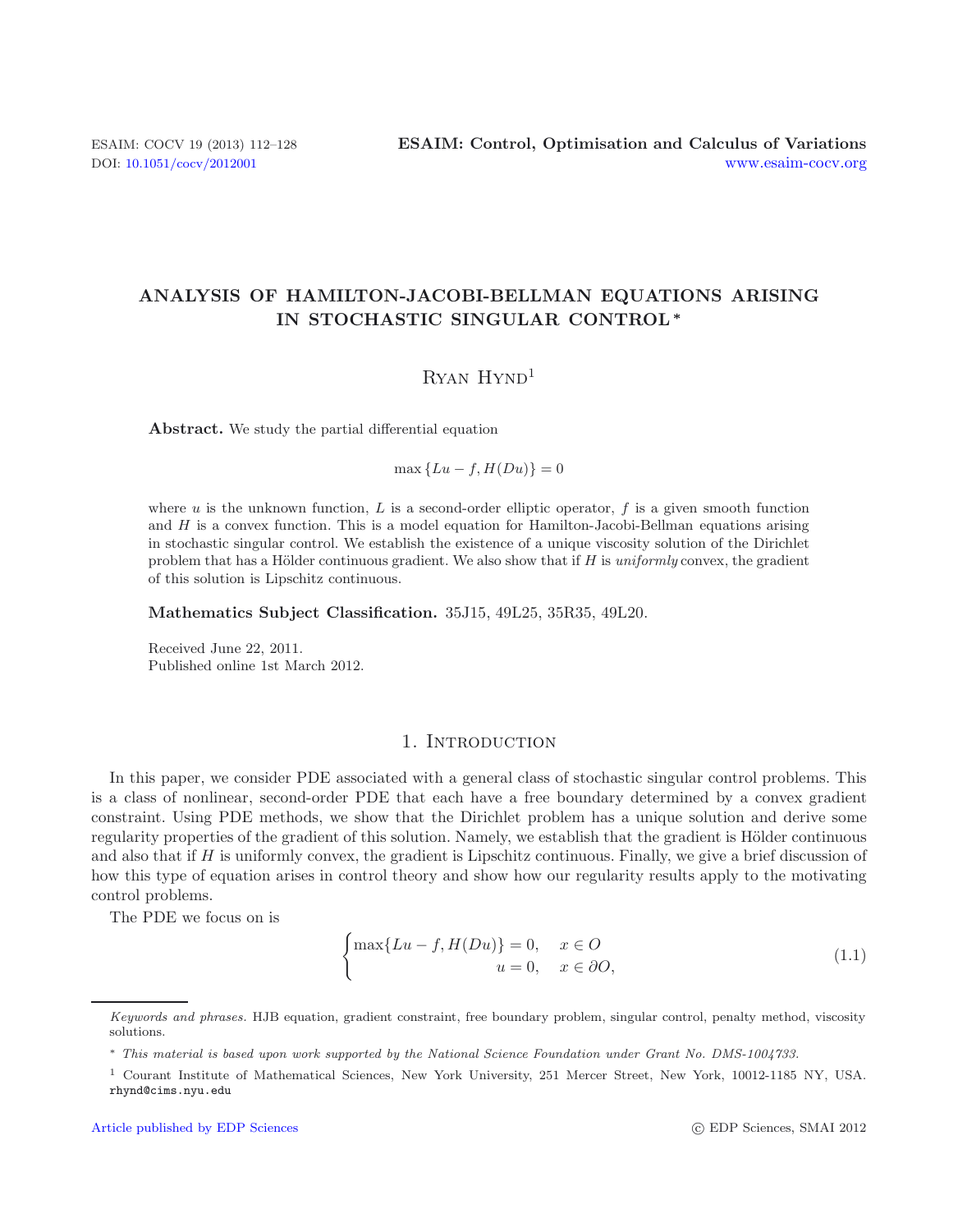<span id="page-1-5"></span><span id="page-1-1"></span>where  $O \subset \mathbb{R}^n$  is open and bounded with smooth boundary  $\partial O$  and f is a smooth, non-negative function on  $\overline{O}$ . We assume that  $L$  is the linear differential operator

$$
L\psi(x) := -a(x) \cdot D^2\psi + b(x) \cdot D\psi + c(x)\psi, \quad \psi \in C^2(\overline{O})
$$

with smooth coefficients  $a: \overline{O} \to \mathcal{S}(n)$ ,  $b: \overline{O} \to \mathbb{R}^n$  and  $c: \overline{O} \to \mathbb{R}$ . Here  $A \cdot B := \text{tr}A^tB$  and  $\mathcal{S}(n)$  denotes the set of  $n \times n$  symmetric matrices with real entries. We shall further assume that L is *(uniformly) elliptic*:

<span id="page-1-2"></span>
$$
a(x)\xi \cdot \xi \ge \gamma |\xi|^2, \quad \text{for all} \quad x \in \overline{O}, \xi \in \mathbb{R}^n \tag{1.2}
$$

for some  $\gamma > 0$ . The final assumption on L that we will make is

$$
c(x) \ge \delta, \quad x \in \overline{O}
$$

where  $\delta$  is a positive constant.

Our central result is

### <span id="page-1-0"></span>**Theorem 1.1.**

(*i*) *Assume that*  $H : \mathbb{R}^n \to \mathbb{R}$  *satisfies* 

$$
\begin{cases}\nH \text{ is convex} \\
H(0) < 0.\n\end{cases} \tag{1.3}
$$

*Then there is a unique viscosity solution*

<span id="page-1-4"></span>
$$
u \in C^{1,\alpha}_{loc}(O) \cap C^{0,1}(O)
$$

*of*  $(1.1)$ *, for any*  $\alpha \in (0, 1)$ *;* (*ii*) *if, in addition to* [\(1.3\)](#page-1-0)*,* H *satisfies*

<span id="page-1-3"></span>
$$
\begin{cases}\nH \text{ is uniformly convex} \\
D^2 H \in L_{loc}^{\infty}(\mathbb{R}^n)\n\end{cases} \tag{1.4}
$$

*then*  $u \in C^{1,1}_{loc}(O)$ .

We employ techniques from the theory of viscosity solutions of scalar non-linear elliptic PDE to prove the existence and uniqueness of solutions of [\(1.1\)](#page-0-0). We also use a penalization technique similar to the one introduced by Evans in [\[3\]](#page-15-0) and refined by Wiegner [\[11\]](#page-16-0) and Ishii and Koike [\[7\]](#page-16-1) to establish regularity of solutions. More precisely, we study the *penalized* equation

$$
\begin{cases} Lu^{\epsilon} + \beta_{\epsilon}(H(Du^{\epsilon})) = f, & x \in O \\ u^{\epsilon} = 0, & x \in \partial O, \end{cases}
$$
 (1.5)

where  $(\beta_{\epsilon})_{\epsilon>0}$  is what we call a *penalty* function.  $\beta_{\epsilon}$  can be thought of as a smoothing of  $z \mapsto (z/\epsilon)^{+}$ . We show that this equation has a unique solution  $u^{\epsilon}$  that is bounded in  $W^{2,p}_{loc}(O)$  for all  $\epsilon$  positive and small enough and that  $u^{\epsilon}$  converges to u in  $C_{loc}^{1}(O)$ , though a sequence of  $\epsilon$  tending to 0.

Our result is novel in the fact that it only assumes *convexity* of the gradient constraint function. Some previous regularity results apply to the case of the gradient constraint function

$$
H(p,x) = |p| - g(x), \quad (p,x) \in \mathbb{R}^n \times \overline{O}, \tag{1.6}
$$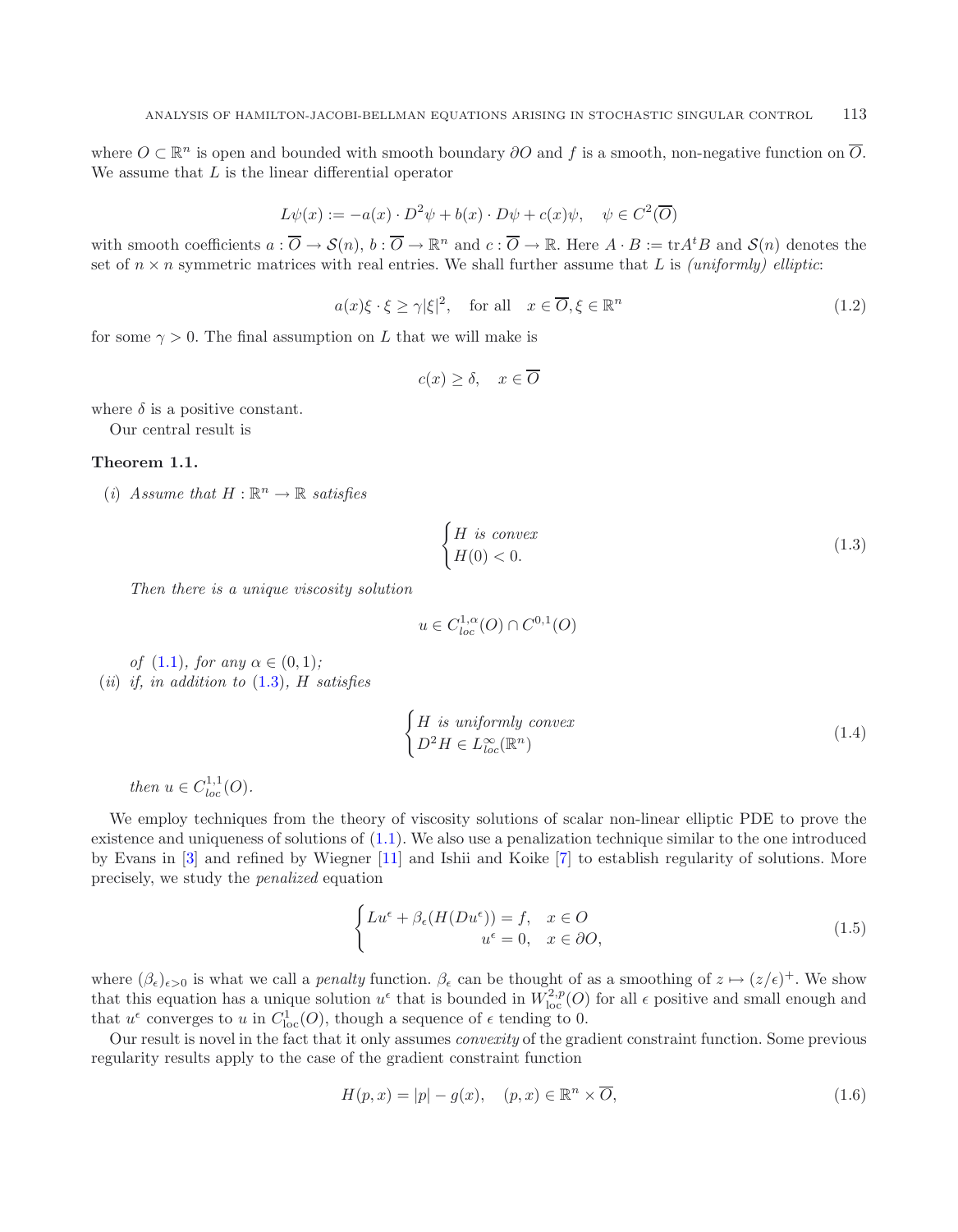where  $g$  is a smooth, positive function on  $O$ . While we do not consider gradient constraints that depend on x, a close inspection of the methods we employ indicate they would apply to a large class of these gradient constraints. For instance, if we assume that  $H \in C(\mathbb{R}^n \times \overline{O})$  satisfies

$$
\begin{cases} p \mapsto H(p, x) \text{ is convex for each } x \in \overline{O} \\ H(0, x) < 0 \text{ for each } x \in \overline{O} \\ x \mapsto H(p, x) \in C^{0,1}(\overline{O}), \end{cases}
$$

then a modification of our methods would establish part  $(i)$  of Theorem [1.1](#page-1-1) for solutions of equation [\(1.1\)](#page-0-0) with this H.

Our goal was to identify general structural conditions on the type of gradient constraints for which penalization methods are successful at yielding regularity results. We believe that assumptions [\(1.3\)](#page-1-0) and [\(1.4\)](#page-1-2) accomplish this. In addition, we remark that our main regularity result involves uniform convexity of H while previous results did not explicitly make this assumption. This is because uniform convexity was built in by their choices of gradient constraints. For example, we can replace the gradient constraint given by  $H$  defined in  $(1.6)$ with  $|Du|^2 - g(x)^2 \leq 0$ , which is uniformly convex in  $Du$ .

It also should be noted that  $C^2$  regularity of solutions has been obtained in the case  $O = \mathbb{R}^n$  and  $H(p) = |p|-1$ by assuming  $n = 1$  or 2, very special structural conditions on f and/or that L has constant coefficients [\[9](#page-16-2),[10](#page-16-3)]. The purpose of this work was to study solutions of  $(1.1)$  on a general bounded domain in  $\mathbb{R}^n$  and estimate solutions for a *general* gradient constraint function and a general elliptic operator.

The organization of this paper is as follows. In Section [2,](#page-4-0) we show that [\(1.1\)](#page-0-0) has a unique viscosity solution by establishing a comparison principle for sub and supersolutions. Then we pursue the regularity of this solution in Section [3](#page-7-0) by studying the penalized equation  $(1.5)$ . In the final section, we use our uniform estimates to pass to the limit as  $\epsilon \to 0^+$  and prove Theorem [1.1.](#page-1-1) Before performing our analysis, let us discuss the motivating applications in singular control theory and give a probabilistic interpretation of solutions of [\(1.1\)](#page-0-0).

**Probabilistic interpretation of solutions.** Assume that  $(\Omega, \mathcal{F}, \mathbb{P})$  is a probability space equipped with a standard n-dimensional Brownian motion  $(W(t), t \ge 0)$ . A *control process* is a pair  $(\rho, \xi)$  such that

<span id="page-2-0"></span>
$$
\begin{cases}\n(\rho(t), \xi(t)) \in \mathbb{R}^n \times \mathbb{R}, t \ge 0, \\
(\rho, \xi) \text{ is adapted to the filtration generated by } W \\
|\rho(t)| = 1, t \ge 0, \text{ a.s.} \\
\xi(0) = 0, t \mapsto \xi(t) \text{ is non-decreasing and is left continuous with right hand limits a.s.}\n\end{cases}
$$

Now, let  $\ell$  be the support function of a nonempty, closed, convex set  $K \subset \mathbb{R}^n$ . That is,

<span id="page-2-2"></span>
$$
\ell(v) := \sup_{p \in K} v \cdot p, \quad v \in \mathbb{R}^n. \tag{1.7}
$$

We consider the stochastic control problem

$$
u(x) := \inf_{\rho,\xi} \mathbb{E}^x \int_0^\tau e^{-\int_0^t c(X^{\rho,\xi}(s))ds} \left[ f(X^{\rho,\xi}(t))dt + \ell(\rho(t))d\xi(t) \right], \quad x \in \overline{O}.
$$
 (1.8)

<span id="page-2-1"></span>Here  $X^{\rho,\xi}$  satisfies the stochastic differential equation (SDE)

$$
\begin{cases} dX(t) = -b(X(t))dt + \sigma(X(t))dW(t) - \rho(t)d\xi(t), \ t \ge 0\\ X(0) = x \end{cases}
$$

and  $\tau = \inf\{t > 0 : X^{\rho,\xi}(t) \notin O\}$ . We are assuming that  $\sigma, b, c$  are smooth on  $\overline{O}$  and that the above SDE has as unique solution (in law) for each  $x \in \overline{O}$  and control process  $(\rho, \xi)$ . In general, X will not have continuous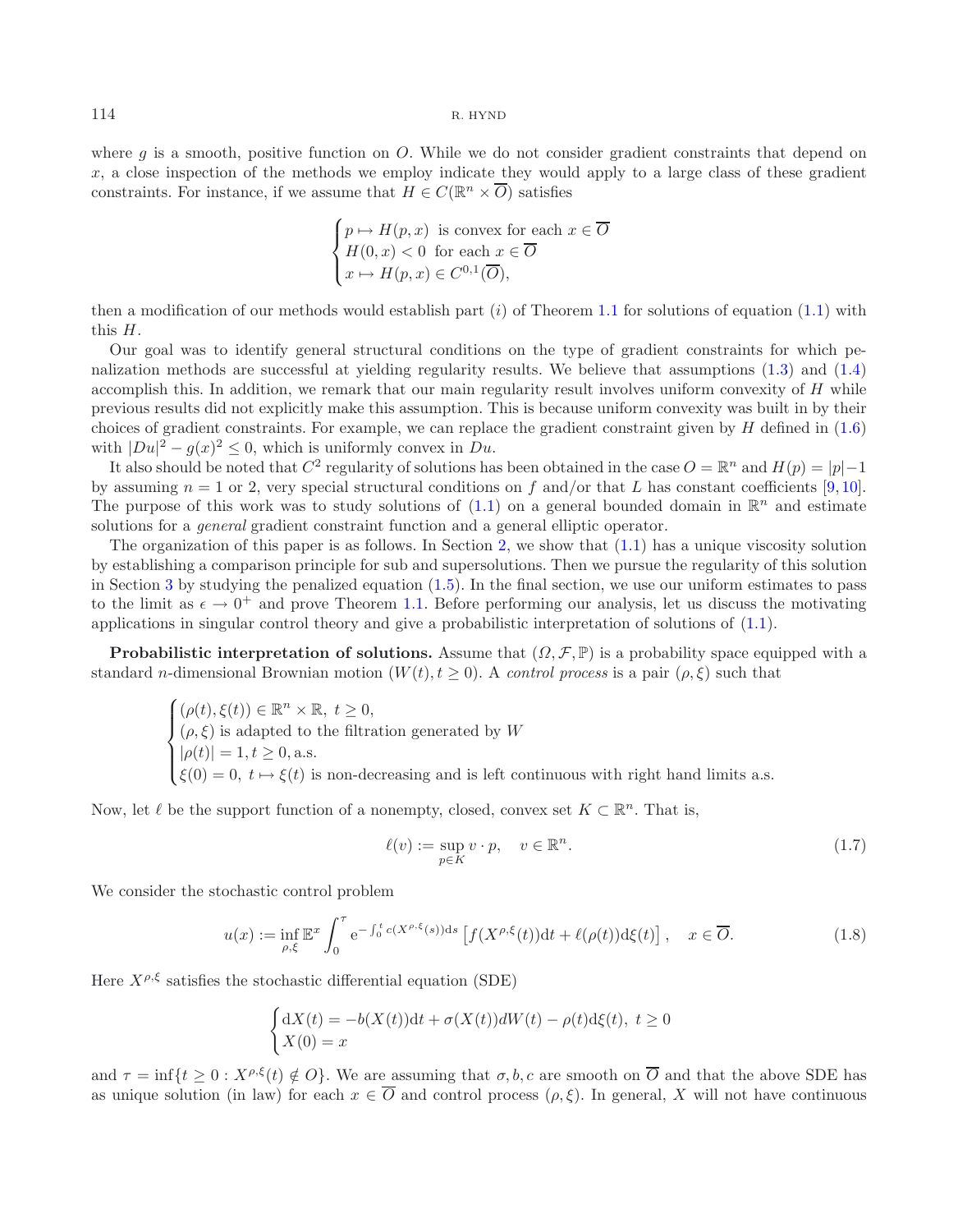sample paths and so it is regarded as a "singularly" controlled process. Therefore, we say that  $u$  is the value function of a problem of stochastic singular control.

<span id="page-3-2"></span>Fleming and Soner have shown that if the value function u satisfies a natural dynamic programming principle, then u is a viscosity solution of a Hamilton-Jacobi-Bellman (HJB) equation of the form  $(1.1)$  (Thm. 5.1, Sect. VIII.5 in [\[5\]](#page-16-4)). This result, restated below, provides the connection between equation [\(1.1\)](#page-0-0) and stochastic singular control.

<span id="page-3-0"></span>**Theorem 1.2.** *Assume that for each stopping time*  $\theta$  *(with respect to the filtration generated by* W*)* and  $x \in \overline{O}$ ,

$$
u(x) = \inf_{\rho,\xi} \mathbb{E}^x \left\{ e^{-\int_0^{\tau \wedge \theta} c(X^{\rho,\xi}(s))ds} u(X^{\rho,\xi}(\tau \wedge \theta)) + \int_0^{\tau \wedge \theta} e^{-\int_0^t c(X^{\rho,\xi}(s))ds} \left[ f(X^{\rho,\xi}(t))dt + \ell(\rho(t))d\xi(t) \right] \right\}.
$$

*Then the value function* u *is a viscosity solution of HJB equation*

<span id="page-3-1"></span>
$$
\begin{cases}\n\max\left\{-\frac{1}{2}\sigma(x)\sigma^t(x)\cdot D^2u + b(x)\cdot Du + c(x)u - f(x), H(Du)\right\} = 0, & x \in O \\
u = 0, & x \in \partial O\n\end{cases}
$$
\n(1.9)

*where*

$$
H(p) = \max_{|v|=1} \{ p \cdot v - \ell(v) \}, \quad p \in \mathbb{R}^n.
$$
 (1.10)

In particular,  $u$  is a viscosity solution of  $(1.1)$  with

$$
a(x) := \frac{1}{2}\sigma(x)\sigma^t(x), \ x \in \overline{O}.
$$
 (1.11)

In view of Theorem [1.1,](#page-1-1) we have the following corollary which asserts that singular stochastic control problems as described above have  $C<sup>1</sup>$  value functions.

**Corollary 1.3.** *Assume the hypotheses of Theorem [1.2,](#page-3-0) that*  $a : \overline{O} \rightarrow S(n)$  *defined in* [\(1.11\)](#page-3-1) *satisfies the uniform ellipticity condition* [\(1.2\)](#page-1-5)*, and that*  $0 \in \mathbb{R}^n$  *is an interior point of the convex set* K *associated with*  $\ell$ *.* 

- (*i*) *Then* u given by [\(1.8\)](#page-2-0) is the unique viscosity solution of [\(1.9\)](#page-2-1). In particular,  $u \in C^{1,\alpha}_{loc}(O)$  for each  $0 < \alpha < 1$ ;
- (*ii*) *further suppose*  $\ell$  *is the support function of*  $K := \{p \in \mathbb{R}^n : G(p) \leq 0\}$  *where*  $G$  *satisfies* [\(1.3\)](#page-1-0) *and* [\(1.4\)](#page-1-2)*. Then*  $u \in C^{1,1}_{loc}(O)$ .

*Proof.*

- (i) If 0 lies in the interior of K,  $B_\delta(0) \subset K$  for some  $\delta > 0$ . It is immediate from  $(1.7)$  that  $\ell(v) \geq \delta |v|$  and in particular that  $H(0) \leq -\delta < 0$ . The conclusion follows at once from Theorem [1.1;](#page-1-1)
- (ii) a standard fact about the support function  $\ell$  of a closed, convex subset  $K \subset \mathbb{R}^n$  is that

$$
K = \bigcap_{|v|=1} \{ p \in \mathbb{R}^n : v \cdot p \le \ell(v) \} .
$$

(Thm. 8.24 in [\[8](#page-16-5)]). Therefore, we have by hypothesis

$$
\{p \in \mathbb{R}^n : G(p) \le 0\} = \bigcap_{|v|=1} \{p \in \mathbb{R}^n : v \cdot p \le \ell(v)\}.
$$

In view of  $(1.10)$ , it is also plain that

$$
\{p \in \mathbb{R}^n : H(p) \le 0\} = \bigcap_{|v|=1} \{p \in \mathbb{R}^n : v \cdot p \le \ell(v)\}.
$$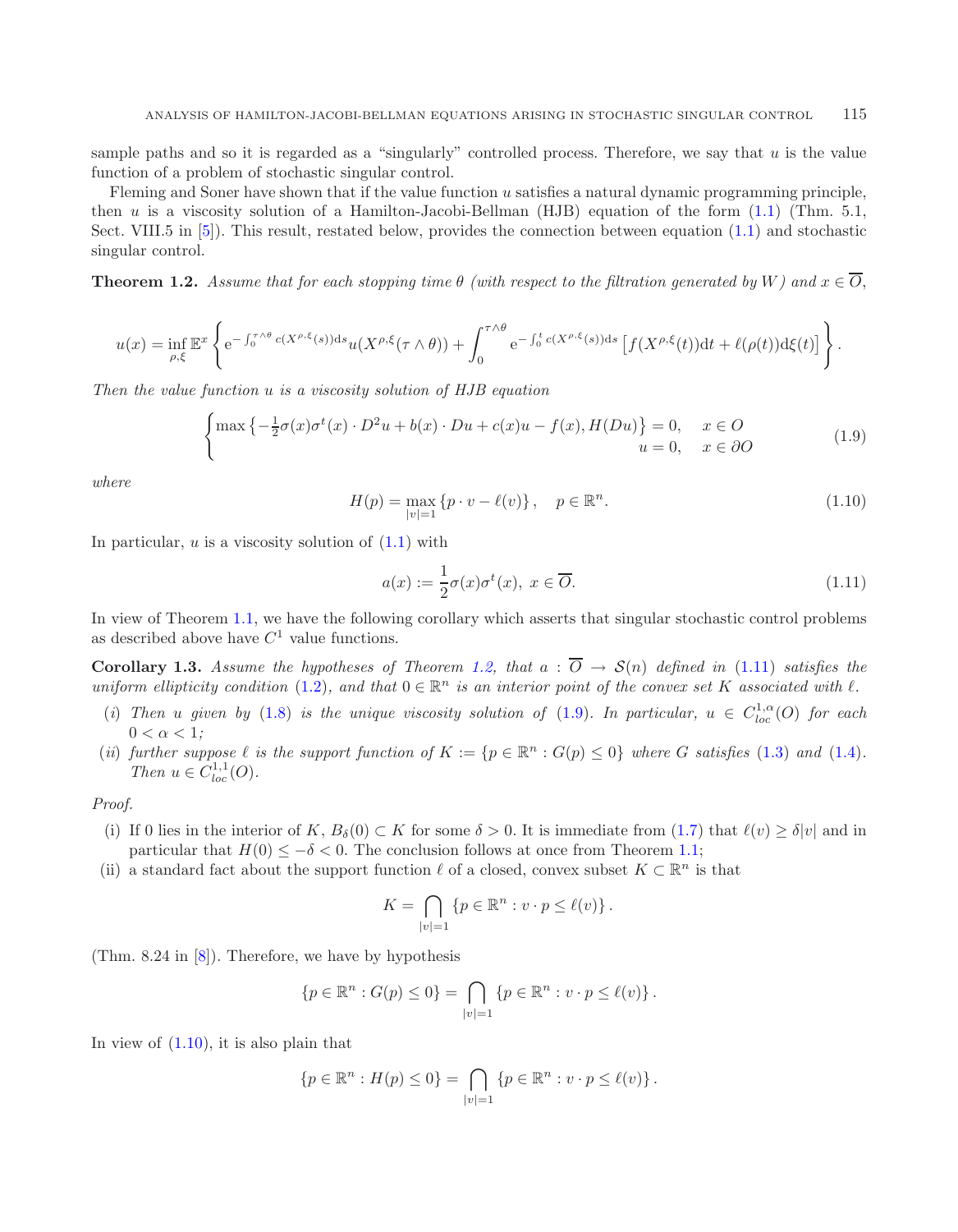Consequently, u solves the PDE

$$
\max \left\{ -\frac{1}{2}\sigma(x)\sigma^{t}(x) \cdot D^{2}u + b(x) \cdot Du + c(x)u - f(x), G(Du) \right\} = 0, \ x \in O.
$$

From the assumptions made on G, it follows from Theorem [1.1](#page-1-1) that  $u \in C^{1,1}_{loc}(O)$ .

**Remark 1.4.** The gradient constraint H defined in  $(1.10)$  is the signed distance to the convex set K associated with  $\ell$ . Moreover, the proof of part  $(ii)$  of the corollary implies that we can always assume the gradient constraint function appearing in [\(1.1\)](#page-0-0) is the signed distance to the convex set  $\{p \in \mathbb{R}^n : H(p) \leq 0\}$ .

## 2. Comparison principle

<span id="page-4-0"></span>In this section, we will verify a fundamental comparison principle among viscosity sub- and supersolutions of the PDE

$$
\max\{Lu - f, H(Du)\} = 0.
$$

Although it is now well known how to establish comparison principles of elliptic nonlinear PDE, the problem we have must be individually addressed because of the gradient constraint. In what follows, we use the notation and several basic results found in standard sources on viscosity solutions such as [\[1](#page-15-1), [2\]](#page-15-2) and the references therein. Throughout this paper, all PDE and partial differential inequalities will be interpreted in the viscosity sense. Therefore, we may sometimes omit the term "viscosity" when we mention solutions, subsolutions, and supersolutions.

<span id="page-4-2"></span>**Proposition 2.1.** *Assume*  $u \in USC(\overline{O})$  *is a subsolution of* [\(1.1\)](#page-0-0) *and*  $v \in LSC(\overline{O})$  *is a supersolution of* (1.1)*. If*  $u \leq v$  *on* ∂O *and*  $u \in L^{\infty}(\partial O)$ ,

*then*  $u \leq v$  *in*  $\overline{O}$ *.* 

*Formal Proof.* Before proving the above proposition, we give a formal proof (*i.e.* assuming  $u, v \in C^2(O)$ ) that will help motivate a rigorous argument. Fix  $\epsilon \in (0, 1)$  and set

$$
w^{\epsilon}(x) = \epsilon u(x) - v(x), \quad x \in \overline{O}.
$$

The function  $w^{\epsilon}$  achieves its maximum at some  $x_{\epsilon} \in \overline{O}$ . If  $x_{\epsilon} \in \partial O$ , then

$$
w^{\epsilon}(x_{\epsilon}) = -(1-\epsilon)u(x_{\epsilon}) + u(x_{\epsilon}) - v(x_{\epsilon}) \le -(1-\epsilon)u(x_{\epsilon}) \le (1-\epsilon)|u|_{L^{\infty}(\partial O)}.
$$

If  $x_{\epsilon} \in O$ , then by calculus

$$
\begin{cases}\n0 = Dw^{\epsilon}(x_{\epsilon}) = \epsilon Du(x_{\epsilon}) - Dv(x_{\epsilon}) \\
0 \ge D^2 w^{\epsilon}(x_{\epsilon}) = \epsilon D^2 u(x_{\epsilon}) - D^2 v(x_{\epsilon}).\n\end{cases}
$$

As  $H(Du(x_{\epsilon})) \leq 0$ ,

$$
H(Dv(x_{\epsilon})) = H(\epsilon Du(x_{\epsilon})) \leq \epsilon H(Du(x_{\epsilon})) + (1 - \epsilon)H(0) < 0 \tag{2.1}
$$

by  $(1.3)$ . In particular, since v is a supersolution, we have that

$$
Lv(x_{\epsilon}) - f(x_{\epsilon}) \ge 0.
$$

Therefore,

<span id="page-4-1"></span>
$$
c(x_{\epsilon})w(x_{\epsilon}) \le L(\epsilon u - v)(x_{\epsilon})
$$
  
\n
$$
\le -(1 - \epsilon)f(x_{\epsilon})
$$
  
\n
$$
\le 0
$$

and hence  $w^{\epsilon}(x_{\epsilon}) \leq 0$ . In either case,  $w^{\epsilon} \leq C(1 - \epsilon)$ , and letting  $\epsilon \to 1^{-}$  gives  $u \leq v$ .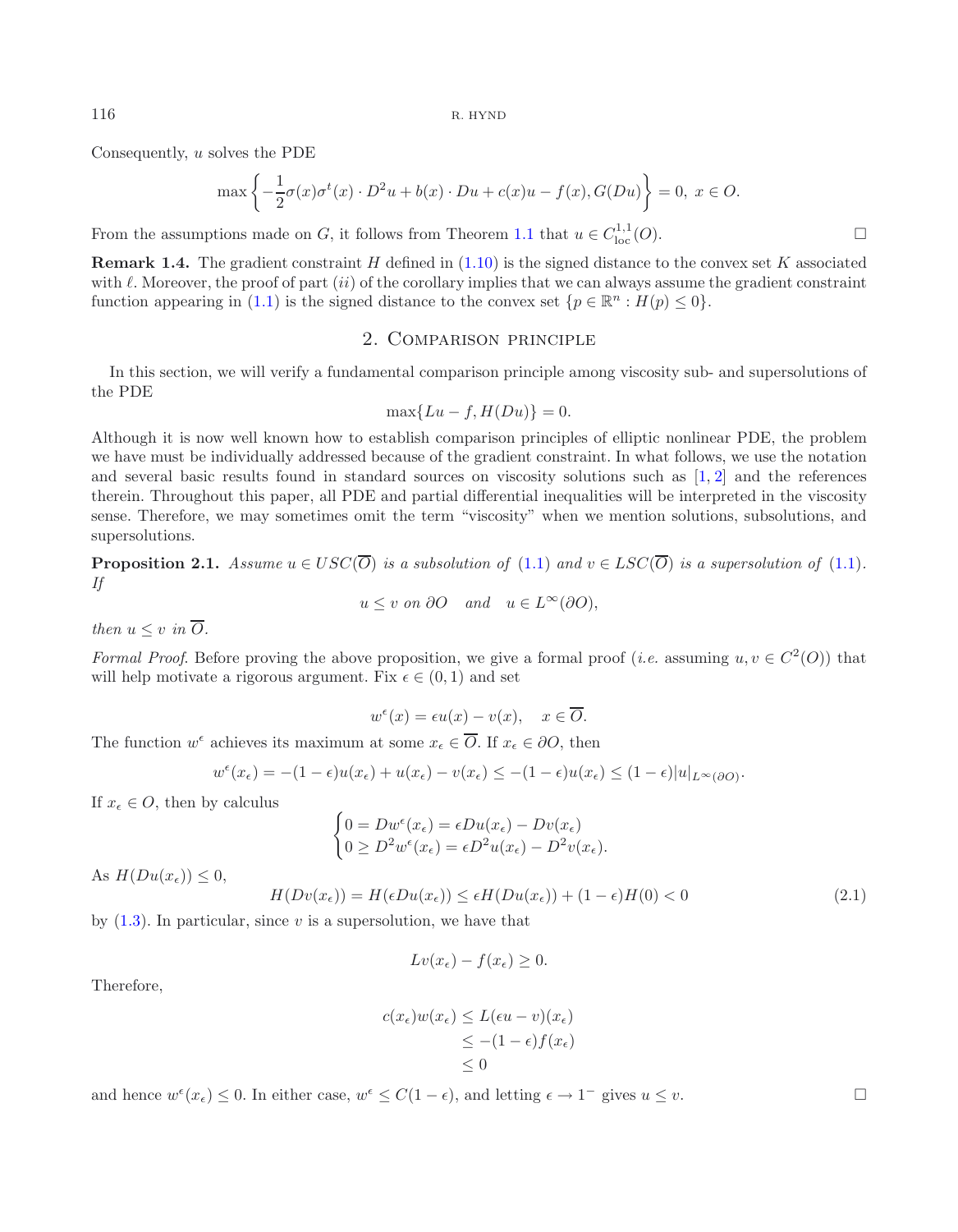*Proof of the proposition.*

1. Fix  $\epsilon \in (0, 1)$  and set

$$
w^{\eta}(x, y) = \epsilon u(x) - v(y) - \frac{1}{2\eta}|x - y|^2, \quad x, y \in \overline{O}
$$

for  $\eta > 0$ .  $w^{\eta} \in USC(\overline{O} \times \overline{O})$  and so has a maximum at some point  $(x_{\eta}, y_{\eta}) \in \overline{O} \times \overline{O}$ . As  $\overline{O}$  is compact,  $(x_{\eta}, y_{\eta})$ has a limit point of the form  $(x_\epsilon, x_\epsilon)$  through some sequence of  $\eta \to 0^+$ , where  $x_\epsilon$  is a maximizing point of  $x \mapsto \epsilon u(x) - v(x)$ , and through this sequence of  $\eta \to 0^+$ 

<span id="page-5-4"></span>
$$
\frac{|x_{\eta} - y_{\eta}|^2}{\eta} \to 0
$$
\n(2.2)

<span id="page-5-0"></span>(Lem. 3.1 in [\[2](#page-15-2)]).

2. If  $x_{\epsilon} \in \partial O$ , we have from the definition of  $w^{\eta}$  and our assumptions that

$$
\epsilon u(x) - v(x) \le \epsilon u(x_{\epsilon}) - v(x_{\epsilon}) = -(1 - \epsilon)u(x_{\epsilon}) + u(x_{\epsilon}) - v(x_{\epsilon}) \le C(1 - \epsilon), \quad x \in \overline{O}.
$$

Now we assume that  $x_{\epsilon} \in O$  and without any loss of generality that  $(x_{\eta}, y_{\eta}) \in O \times O$  for  $\eta > 0$ . According to the theorem of Sums (Thm. 3.2 in [\[2](#page-15-2)]), for each  $\rho > 0$  there are  $X, Y \in \mathcal{S}(n)$  such that

<span id="page-5-2"></span>
$$
\left(\frac{x_{\eta} - y_{\eta}}{\eta}, X\right) \in \overline{J}^{2,+}(\epsilon u)(x_{\eta})
$$
\n
$$
\left(\frac{x_{\eta} - y_{\eta}}{\eta}, Y\right) \in \overline{J}^{2,-}v(y_{\eta})
$$
\n
$$
\left(\begin{array}{cc} X & 0\\ 0 & -Y \end{array}\right) \le A + \rho A^2.
$$
\n(2.3)

Here

and

<span id="page-5-1"></span>
$$
A = D^{2} \frac{|x - y|^{2}}{2\eta} \Big|_{x = x_{\eta}, y = y_{\eta}} = \frac{1}{\eta} \begin{pmatrix} I & -I \\ -I & I \end{pmatrix}
$$

and I is the  $n \times n$  identity matrix. In particular, choosing  $\rho = \eta$  in [\(2.3\)](#page-5-0) implies the matrix inequality

$$
\begin{pmatrix} X & 0 \\ 0 & -Y \end{pmatrix} \le \frac{3}{\eta} \begin{pmatrix} I & -I \\ -I & I \end{pmatrix}.
$$
 (2.4)

<span id="page-5-3"></span>3. Since  $u$  is a viscosity subsolution

$$
\max\left\{-a(x_{\eta})\cdot\frac{X}{\epsilon} + b(x_{\eta})\cdot\frac{x_{\eta} - y_{\eta}}{\epsilon\eta} + c(x_{\eta})u(x_{\eta}) - f(x_{\eta}), H\left(\frac{x_{\eta} - y_{\eta}}{\epsilon\eta}\right)\right\} \le 0,
$$
\n(2.5)

and since  $v$  is a viscosity supersolution

$$
\max\left\{-a(y_{\eta})\cdot Y + b(x_{\eta})\cdot \frac{x_{\eta} - y_{\eta}}{\eta} + c(y_{\eta})v(y_{\eta}) - f(y_{\eta}), H\left(\frac{x_{\eta} - y_{\eta}}{\eta}\right)\right\} \ge 0. \tag{2.6}
$$

As  $H\left(\frac{x_{\eta}-y_{\eta}}{\epsilon\eta}\right)\leq 0$ , we have by [\(1.3\)](#page-1-0) that

$$
H\left(\frac{x_{\eta}-y_{\eta}}{\eta}\right) = H\left(\epsilon \frac{x_{\eta}-y_{\eta}}{\epsilon \eta}\right) \le \epsilon H\left(\frac{x_{\eta}-y_{\eta}}{\epsilon \eta}\right) + (1-\epsilon)H(0) < 0.
$$

By  $(2.6)$ ,

$$
a(y_{\eta}) \cdot Y + b(x_{\eta}) \cdot \frac{x_{\eta} - y_{\eta}}{\eta} + c(y_{\eta})v(y_{\eta}) - f(y_{\eta}) \ge 0.
$$
 (2.7)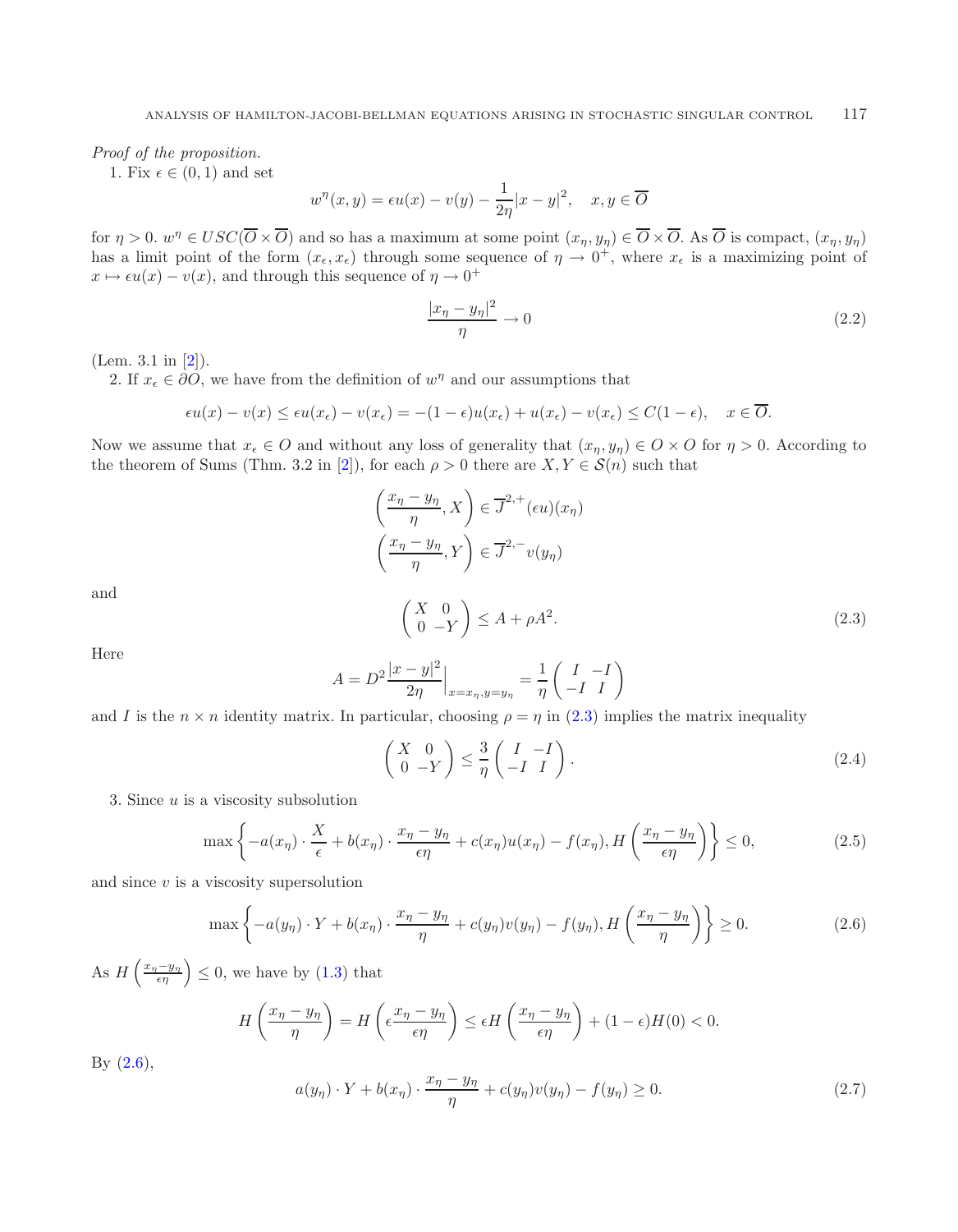<span id="page-6-0"></span>Combining  $(2.5)$  and  $(2.7)$  gives,

<span id="page-6-1"></span>
$$
\epsilon c(x_{\eta})u(x_{\eta}) - c(y_{\eta})v(y_{\eta}) \le a(x_{\eta}) \cdot X - a(y_{\eta}) \cdot Y + (b(x_{\eta}) - b(y_{\eta})) \cdot \frac{x_{\eta} - y_{\eta}}{\eta} + \epsilon f(x_{\eta}) - f(y_{\eta})
$$
  

$$
\le a(x_{\eta}) \cdot X - a(y_{\eta}) \cdot Y + \text{Lip}(b) \frac{|x_{\eta} - y_{\eta}|^2}{\eta} + \text{Lip}(f)|x_{\eta} - y_{\eta}|. \tag{2.8}
$$

Note  $x \mapsto a^{1/2}(x)$  (the *unique* positive square root of  $a(x)$ ) is Lipschitz continuous since  $x \mapsto a(x)$  is Lipschitz and  $a \ge \gamma > 0$ ; indeed

$$
\operatorname{Lip}(a^{1/2}) \le \frac{\operatorname{Lip}(a)}{2\gamma} \cdot
$$

Also note that the  $2n \times 2n$  matrix

$$
\begin{pmatrix} a^{1/2}(x_{\eta})a^{1/2}(x_{\eta}) a^{1/2}(x_{\eta})a^{1/2}(y_{\eta}) \\ a^{1/2}(y_{\eta})a^{1/2}(x_{\eta}) a^{1/2}(y_{\eta})a^{1/2}(y_{\eta}) \end{pmatrix}
$$

is non-negative definite, and by [\(2.4\)](#page-5-4)

$$
a(x_{\eta}) \cdot X - a(y_{\eta}) \cdot Y = \text{tr} [a(x_{\eta})X - a(y_{\eta})Y] \n= \text{tr} \left[ \begin{pmatrix} a^{1/2}(x_{\eta})a^{1/2}(x_{\eta}) a^{1/2}(x_{\eta})a^{1/2}(y_{\eta}) \\ a^{1/2}(y_{\eta})a^{1/2}(x_{\eta}) a^{1/2}(y_{\eta})a^{1/2}(y_{\eta}) \end{pmatrix} \begin{pmatrix} X & 0 \\ 0 & -Y \end{pmatrix} \right] \n\leq \text{tr} \left[ \begin{pmatrix} a^{1/2}(x_{\eta})a^{1/2}(x_{\eta}) a^{1/2}(x_{\eta})a^{1/2}(y_{\eta}) \\ a^{1/2}(y_{\eta})a^{1/2}(x_{\eta}) a^{1/2}(y_{\eta}) \end{pmatrix} \frac{3}{\eta} \begin{pmatrix} I & -I \\ -I & I \end{pmatrix} \right] \n\leq \frac{3}{\eta} \text{tr} \left[ (a^{1/2}(x_{\eta}) - a^{1/2}(y_{\eta}))((a^{1/2}(x_{\eta}) - a^{1/2}(y_{\eta})) \right] \n\leq \frac{3 \text{Lip}(a)^2}{2\gamma^2} \frac{|x_{\eta} - y_{\eta}|^2}{2\eta}.
$$

By  $(2.8)$ ,

$$
\epsilon c(x_{\eta})u(x_{\eta}) - c(y_{\eta})v(y_{\eta}) \le \left(\frac{3\mathrm{Lip}(a)^2}{2\gamma^2} + 2\mathrm{Lip}(b)\right)\frac{|x_{\eta} - y_{\eta}|^2}{2\eta} + \mathrm{Lip}(f)|x_{\eta} - y_{\eta}|.\tag{2.9}
$$

4. Let  $(x_{\epsilon}, x_{\epsilon})$  be a limit point of  $(x_{\eta}, y_{\eta})$  through as sequence of  $\eta \to 0^+$ . If  $x_{\epsilon} \in \partial O$ , we have from our remarks above that

$$
\epsilon u(x_{\epsilon}) - v(x_{\epsilon}) \le C(1 - \epsilon).
$$

If  $x_{\epsilon} \in O$ , we let  $\eta \to 0^+$  through the appropriate subsequence in [\(2.9\)](#page-6-1) and recall [\(2.2\)](#page-4-1) to arrive at

$$
c(x_{\epsilon})(\epsilon u(x_{\epsilon}) - v(x_{\epsilon})) \leq 0.
$$

This inequality implies  $\epsilon u(x_{\epsilon}) - v(x_{\epsilon}) \leq 0$ , and so in either case,

$$
\epsilon u(x) - v(x) \le \epsilon u(x_{\epsilon}) - v(x_{\epsilon}) \le C(1 - \epsilon), \quad x \in \overline{O}.
$$

We conclude by letting  $\epsilon \to 1^-$ .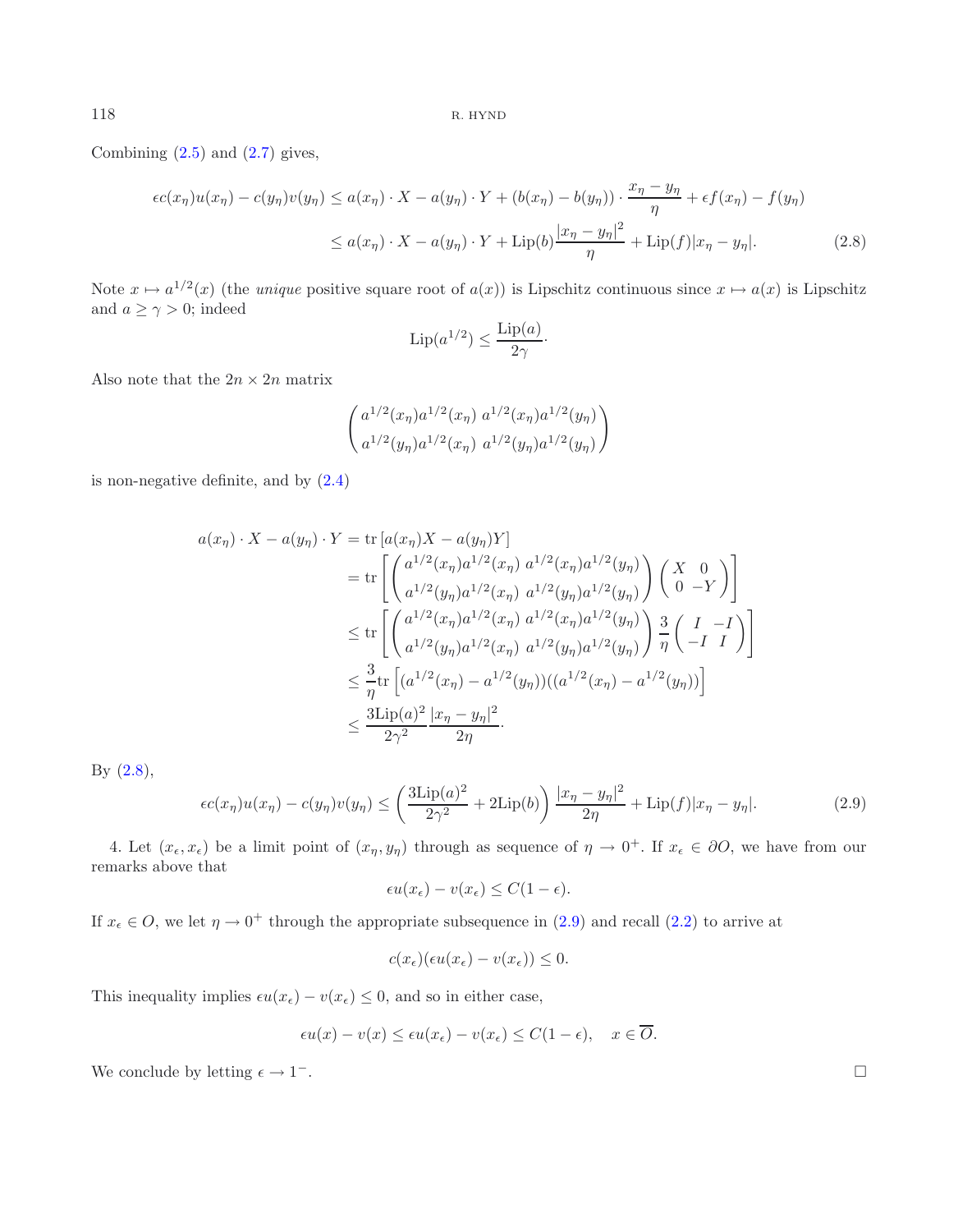<span id="page-7-4"></span>**Remark 2.2.** With a comparison principle in hand, we can now employ a routine application of Perron's method to obtain the existence of solutions. Indeed, observe that

<span id="page-7-3"></span>
$$
\underline{u}\equiv 0
$$

is a subsolution of  $(1.1)$ ; and  $\bar{u}$ , the unique solution of

$$
\begin{cases}\nLv = f, & x \in O \\
v = 0, & x \in \partial O,\n\end{cases}
$$
\n(2.10)

is a supersolution of [\(1.1\)](#page-0-0). Therefore, Perron's method applies from which we conclude

$$
u(x) := \sup \{w(x) : \underline{u} \leq w \leq \overline{u}, w \text{ is a subsolution of } (1.1)\}\
$$

<span id="page-7-0"></span>is a viscosity solution (Thm. 4.1 in [\[2\]](#page-15-2)). By the comparison principle, this solution is unique. For the remainder of this paper, we pursue the regularity of solutions of [\(1.1\)](#page-0-0).

### 3. Penalization method

<span id="page-7-1"></span>In this section, we analyze solutions of the penalized equation [\(1.5\)](#page-1-4)

$$
\begin{cases} Lu^{\epsilon} + \beta_{\epsilon}(H(Du^{\epsilon})) = f, & x \in O \\ u^{\epsilon} = 0, & x \in \partial O, \end{cases}
$$

where  $(\beta_{\epsilon})_{\epsilon>0}$  is a family of functions  $(\beta_{\epsilon})_{\epsilon>0}$  satisfying

<span id="page-7-2"></span>
$$
\begin{cases}\n\beta_{\epsilon} \in C^{\infty}(\mathbb{R}) \\
\beta_{\epsilon} = 0, \ z \le 0 \\
\beta_{\epsilon} > 0, \ z > 0 \\
\beta'_{\epsilon} \ge 0 \\
\beta''_{\epsilon} \ge 0 \\
\beta_{\epsilon}(z) = \frac{z - \epsilon}{\epsilon}, \ z \ge 2\epsilon.\n\end{cases}
$$
\n(3.1)

For each  $\epsilon > 0$ , we think of  $\beta_{\epsilon}$  as a type of smoothing of  $z \mapsto (z/\epsilon)^{+}$ ; for small  $\epsilon$ , we think of  $\beta_{\epsilon}$  as a smooth approximation of the set valued mapping

$$
\beta_0(t) = \begin{cases} \{0\}, & t < 0 \\ [0, \infty], & t = 0. \end{cases}
$$

It will be a standing assumption that such a family of functions satisfying [\(3.1\)](#page-7-1) exists. The reason for using this approximation is from the following intuition. Since the values of  $\beta_{\epsilon}(H(Du^{\epsilon}))$  can be large when  $H(Du^{\epsilon}) > 0$  and  $\epsilon$  small, solutions will seek to satisfy  $H(Du^{\epsilon}) \leq 0$  and, in this sense, become closer to satisfying equation [\(1.1\)](#page-0-0).

In our analysis of  $(1.5)$ , we make the following special assumptions on H

$$
\begin{cases}\nH \in C^{2}(\mathbb{R}^{n}) \\
D^{2}H \geq \theta, \text{ for some } \theta \in (0,1) \\
\sup_{p \in \mathbb{R}^{n}} |D^{2}H(p)| < \infty.\n\end{cases}
$$
\n(3.2)

Admittedly, Theorem [1.1](#page-1-1) addresses a much larger class of gradient constraints  $H$ . However, we will see in the next section that the assumptions made above can be relaxed by replacing a general  $H$  with (a smoothing of) an appropriate inf-convolution.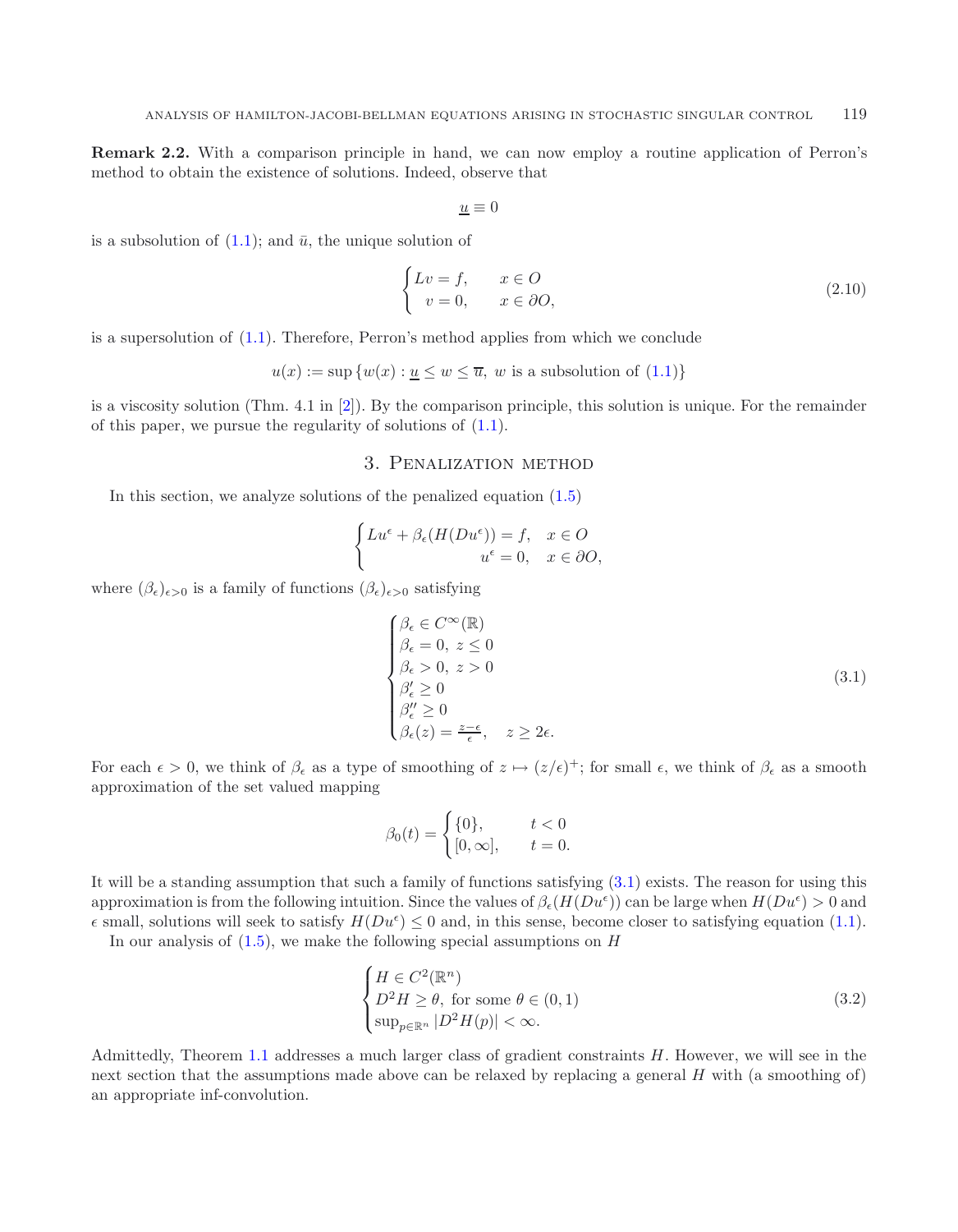Notice that [\(1.5\)](#page-1-4) is a semi-linear, uniformly elliptic PDE with smooth coefficients. By our growth assumptions on  $\beta_{\epsilon}$  and [\(3.2\)](#page-7-2)  $\beta_{\epsilon}(H(p))$  grows at most quadratically as  $|p| \to \infty$ , for each  $\epsilon > 0$ . It follows that [\(1.5\)](#page-1-4) has a unique, classical solution  $u^{\epsilon}$  (Thm. 15.10 in [\[6\]](#page-16-6)). Our goal is to derive  $W^{2,p}$  estimates  $(1 \leq p \leq \infty)$  on solutions that are independent of all  $\epsilon > 0$  and small. Such estimates would aid us in proving that a subsequence of  $u^{\epsilon}$  converges to u, the solution of [\(1.1\)](#page-0-0), in  $C_{loc}^{1}(O)$  as  $\epsilon \to 0^{+}$ . To this end, our main result concerning the penalization method is as follows.

<span id="page-8-0"></span>**Proposition 3.1.** *Assume that*  $O' \subset\subset O$ ,  $1 < p < \infty$  and  $0 < \epsilon < \theta$ . We have the following estimates: (i)

*for a universal constant* C*; (ii)*

 $|u^{\epsilon}|_{W^{2,p}(O')} \leq C_1,$ 

 $|u^{\epsilon}|_{W^{1,\infty}(O)} \leq C$ 

 $for some C_1$  depending on  $p$  and  $O'$ ;  $(iii)$ 

 $|u^{\epsilon}|_{W^{2,\infty}(O')} \leq C_2,$ 

 $for some C_2$  depending on  $\theta$ ,  $O'$ , and

$$
\max_{|p|\leq C}|D^2H(p)|.
$$

The proof Proposition [3.1](#page-8-0) is accomplished through the following sequence of lemmas, and we will obtain the desired estimates by employing the Bernstein method.

**Lemma 3.2.** *There is a constant* C *such that*

$$
|u^{\epsilon}(x)| \le C, \quad x \in \overline{O}
$$

*for*  $\epsilon > 0$ .

*Proof.* Let  $\bar{u}$  be the unique smooth solution of [\(2.10\)](#page-7-3). As  $\bar{u}$  is a supersolution of equation [\(1.5\)](#page-1-4),  $u^{\epsilon} \leq \bar{u}$ ; while  $u^{\epsilon} \geq 0$ , since  $\underline{u} : x \mapsto 0$  is a subsolution of [\(1.5\)](#page-1-4). Hence,  $0 \leq u^{\epsilon} \leq \overline{u}$ .

An immediate corollary of the above proof is

**Corollary 3.3.** *There is a constant* C *such that*

$$
|Du^{\epsilon}(x)| \le C, \quad x \in \partial O
$$

*for*  $\epsilon > 0$ .

*Proof.* By the proof of the previous lemma, we have  $0 \leq u^{\epsilon} \leq \bar{u}$  with equality holding on ∂O. Thus,

$$
\frac{\partial \bar{u}(x)}{\partial \nu} \le \frac{\partial u^{\epsilon}(x)}{\partial \nu} \le 0, \quad x \in \partial O
$$

where  $\nu$  is the outward normal on  $\partial O$  (which is assumed to be smooth).

<span id="page-8-1"></span>**Lemma 3.4.** *There is a constant* C *such that*

$$
|Du^{\epsilon}(x)| \le C, \quad x \in \overline{O}
$$

*for*  $0 < \epsilon < \theta$ .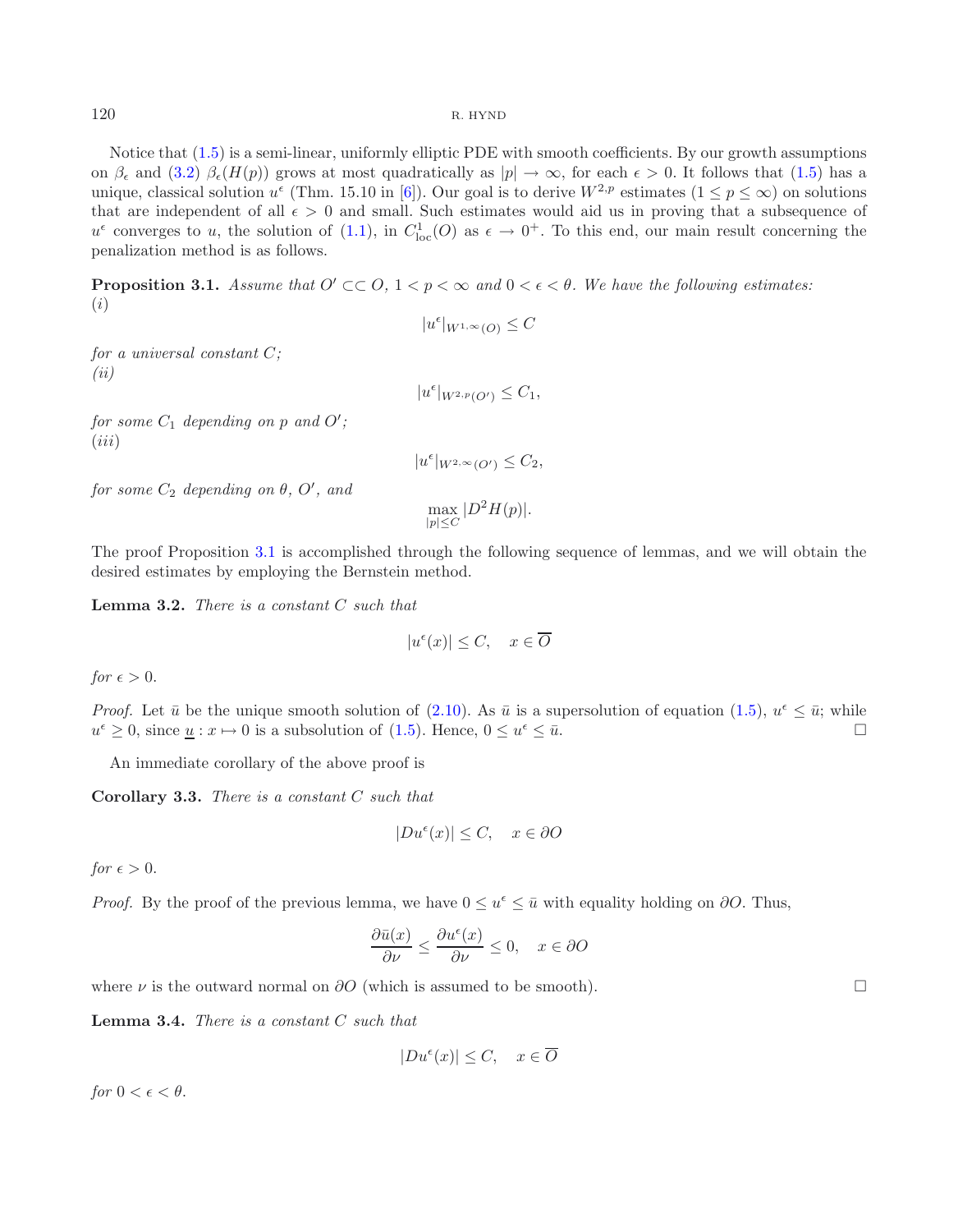*Proof.*

1. It suffices to bound the function

<span id="page-9-1"></span><span id="page-9-0"></span>
$$
v^{\epsilon}(x) = |Du^{\epsilon}(x)|^2 - \lambda u^{\epsilon}(x), \quad x \in \overline{O}
$$

from above, for some universal (that is,  $\epsilon$  independent) constant  $\lambda > 0$ . To this end, we suppress  $\epsilon$  dependence, function arguments and make use of equation  $(1.5)$  to compute the following identity

$$
a \cdot D^2 v = 2aD^2 u \cdot D^2 u - 2 \sum_{i,j=1}^n u_{x_ix_j} Du \cdot Da_{ij} + Dv \cdot (\beta' DH + b) + 2Du \cdot (uDc + cDu + Db \cdot Du - Df)
$$

$$
-\lambda (cu + b \cdot Du - f) + \lambda (\beta' Du \cdot DH - \beta). \tag{3.3}
$$

2. Since H is uniformly convex with  $D^2H \ge \theta$  and  $H(0) \le 0$ ,

$$
p \cdot DH(p) - H(p) \ge \theta |p|^2/2, \quad p \in \mathbb{R}^n.
$$

Also note that,  $\beta_{\epsilon}(z) \leq z\beta'_{\epsilon}(z)$  for all  $z \in \mathbb{R}$  which implies

$$
\beta' Du \cdot DH - \beta \ge \beta'(Du \cdot DH - H) \ge \beta' \frac{\theta}{2} |Du|^2.
$$

Using this inequality, the previous lemma and the uniform ellipticity of  $a(1.2)$  $a(1.2)$  we have from  $(3.3)$  the estimate

$$
a \cdot D^2 v \ge -C|Du|^2 - C + Dv \cdot (\beta' DH + b) + \frac{\lambda \theta \beta'}{2} |Du|^2. \tag{3.4}
$$

<span id="page-9-2"></span> $\Box$ 

3. Let  $x_0 \in \overline{O}$  be a maximizing point for v. If  $x_0 \in \partial O$ , a bound on  $|Du(x_0)|^2$  that is independent of  $\epsilon > 0$  is immediate from the previous corollary. If  $x_0 \in O$ , then

$$
Dv(x_0) = 0, \quad a(x_0) \cdot D^2v(x_0) \le 0.
$$

Now, if  $\beta' = \beta'(H(Du(x_0))) \leq 1/\theta < 1/\epsilon$ , then  $\beta = \beta(H(Du(x_0))) \leq 1$  by [\(3.1\)](#page-7-1). In particular,  $H(Du(x_0)) \leq$  $2\epsilon \leq 2\theta \leq 2$  which implies a bound on  $|Du(x_0)|$  independent of  $\epsilon \in (0,\theta)$ . If  $\beta'(H(Du(x_0))) \geq 1/\theta$ , [\(3.4\)](#page-9-1) gives

$$
0 \geq -C|Du(x_0)|^2 - C + \frac{\lambda}{2}|Du(x_0)|^2,
$$

which implies a bound on  $|Du(x_0)|^2$  independent of  $\epsilon \in (0, \theta)$ , for  $\lambda > 0$  chosen large enough.

<span id="page-9-3"></span>**Lemma 3.5.** *Let*  $O' \subset\subset O$  *. There is a constant*  $C_1$  *depending on*  $O'$  *such that* 

$$
0 \leq \beta_{\epsilon}(H(Du^{\epsilon}(x))) \leq C_1, \quad x \in O'
$$

*for*  $0 < \epsilon < \theta$ *.* 

**Remark 3.6.** To simplify the arguments given below, we assume

$$
b \equiv 0, \quad \text{and} \quad c \equiv \delta > 0.
$$

It is straightforward to verify that incorporating more general coefficients b and c is merely technical and no new issues arise.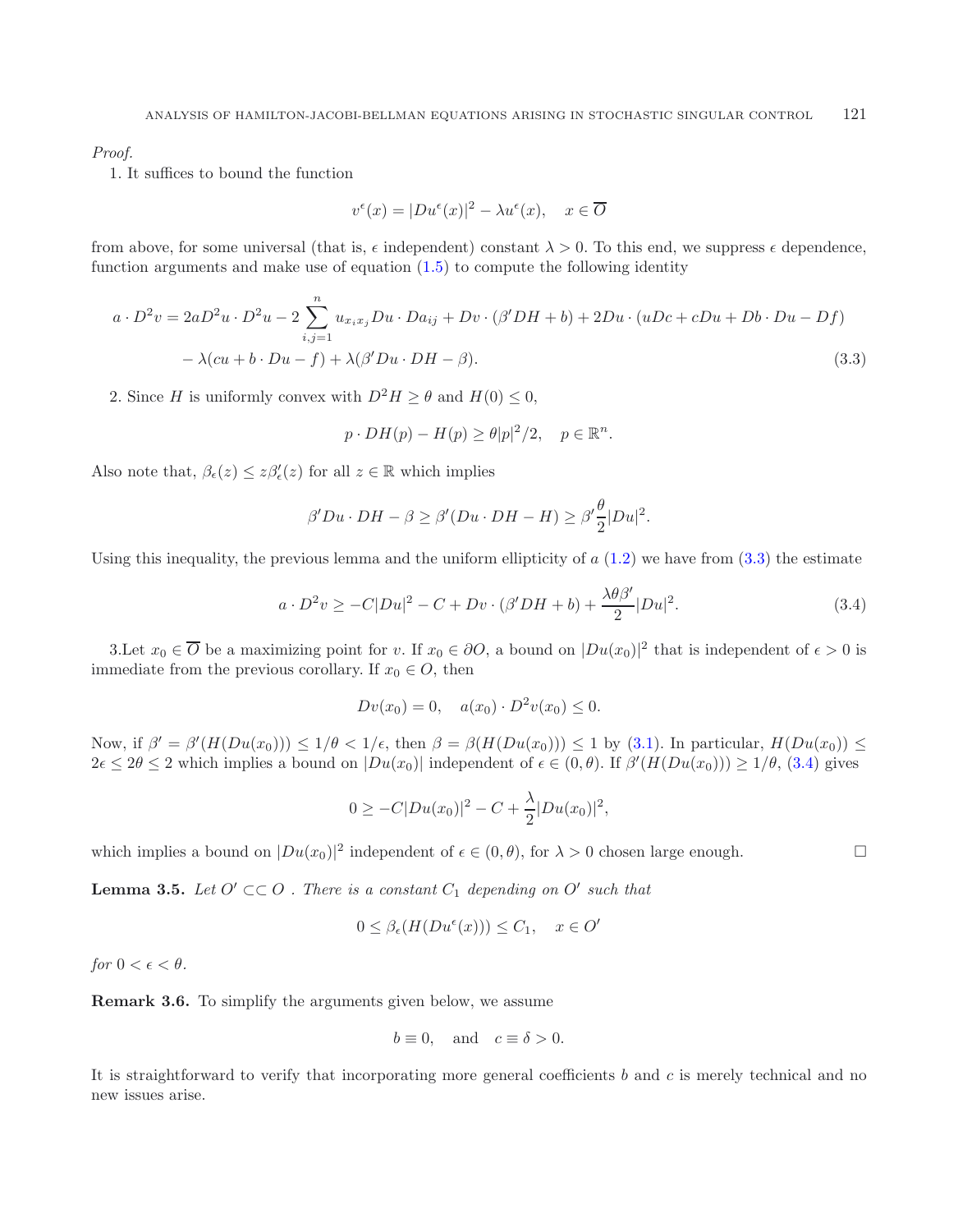*Proof.*

1. It suffices to bound

<span id="page-10-0"></span>
$$
v^{\epsilon}(x) := \eta(x)\beta_{\epsilon}(H(Du^{\epsilon}(x))) + \frac{1}{2}|Du^{\epsilon}(x)|^{2}, \quad x \in \overline{O}
$$

for each  $\eta \in C_c^{\infty}(O)$ ,  $0 \leq \eta \leq 1$ . As before, we will omit the  $\epsilon$  dependence of  $u^{\epsilon}$  and  $v^{\epsilon}$ , omit the arguments of functions, write  $\beta$  for  $\beta_{\epsilon}(H(Du^{\epsilon}))$  and compute the following identity for  $a \cdot D^2v$ 

$$
a \cdot D^2 v = (a \cdot D^2 \eta)\eta + \beta' DH \cdot Dv + \beta'' a D^2 uDH \cdot D^2 uDH
$$
  
\n
$$
\times \beta' \left\{ \eta \left( a \cdot D^2 u D^2 HD^2 u + DH \cdot D(\delta u - f) - \sum_{i,j=1}^n u_{x_i x_j} Da_{ij} \cdot DH \right) \right\}
$$
  
\n
$$
-\beta DH \cdot D\eta - DH \cdot D^2 u Du + D^2 u Du \cdot Du \right\} + a D^2 u \cdot D^2 u + Du \cdot D(\delta u - f) - \sum_{i,j=1}^n u_{x_i x_j} Da_{ij} \cdot Du.
$$
  
\n(3.5)

Below, we will make use of the following inequalities

<span id="page-10-1"></span>
$$
\begin{cases}\n\beta'' a D^2 u D H \cdot D^2 u D H \ge 0 \\
a \cdot D^2 u D^2 H D^2 u \ge \gamma \theta |D^2 u|^2 \\
a D^2 u \cdot D^2 u \ge \gamma |D^2 u|^2 \\
0 \le \beta \le C \{1 + |D^2 u|\},\n\end{cases}
$$
\n(3.6)

which follow from PDE [\(1.5\)](#page-1-4) and our various assumptions on  $\beta$ , a and H [\(1.2\)](#page-1-5), [\(3.1\)](#page-7-1) and [\(3.2\)](#page-7-2).

2. Let  $x_0 \in \overline{O}$  be a maximizing point for v. We may as well assume that  $x_0 \in O$ ; otherwise,  $v \leq |Du(x_0)|^2/2 \leq$ C. In this case, we have

$$
Dv(x_0) = 0
$$
 and  $0 \ge a(x_0) \cdot D^2v(x_0)$ .

From these inequalities,  $(3.5)$  and  $(3.6)$ , it is straightforward to derive the following inequality

$$
0 \ge \frac{\gamma}{2} |D^2 u|^2 - C - C\beta' \{ |D^2 u| + 1 \}
$$
\n(3.7)

where C denotes various constants that are independent of  $\epsilon \in (0, \theta)$  (but may depend on  $\eta(x_0), D\eta(x_0), D^2\eta(x_0)$ . All functions in [\(3.7\)](#page-10-1) and in the rest of this proof are evaluated at  $x_0$ . If

$$
\beta' \le 1 < 1/\epsilon \quad \text{or} \quad \frac{\gamma}{2} |D^2 u|^2 - C \le 0,
$$

then we have a uniform upper bound on  $\beta = \beta(H(Du(x_0)))$  and also the desired upper bound on  $v(x_0)$ . Otherwise, [\(3.7\)](#page-10-1) implies

$$
0 \ge \frac{1}{2}\gamma |D^2u|^2 - C - C(|D^2u| + 1)
$$

and in particular  $|D^2u(x_0)| \leq C$ . By the last inequality in  $(3.6), v \leq C_1$  $(3.6), v \leq C_1$  for some  $C_1$  independent of  $\epsilon \in (0, \theta)$ and only depending on  $O'$ . . The contract of the contract of the contract of the contract of the contract of the contract of the contract of the contract of the contract of the contract of the contract of the contract of the contract of the contrac

Thus far, we have established part  $(i)$  of Propostion [3.1;](#page-8-0) the conclusion follows at once from the previous lemma. The previous lemma will also aid us in obtaining a pointwise bound on the second derivatives of  $u^{\epsilon}$  and thereby establish part  $(ii)$  of Propostion [3.1.](#page-8-0) To this end, we adapt the approach by Wiegner [\[11](#page-16-0)].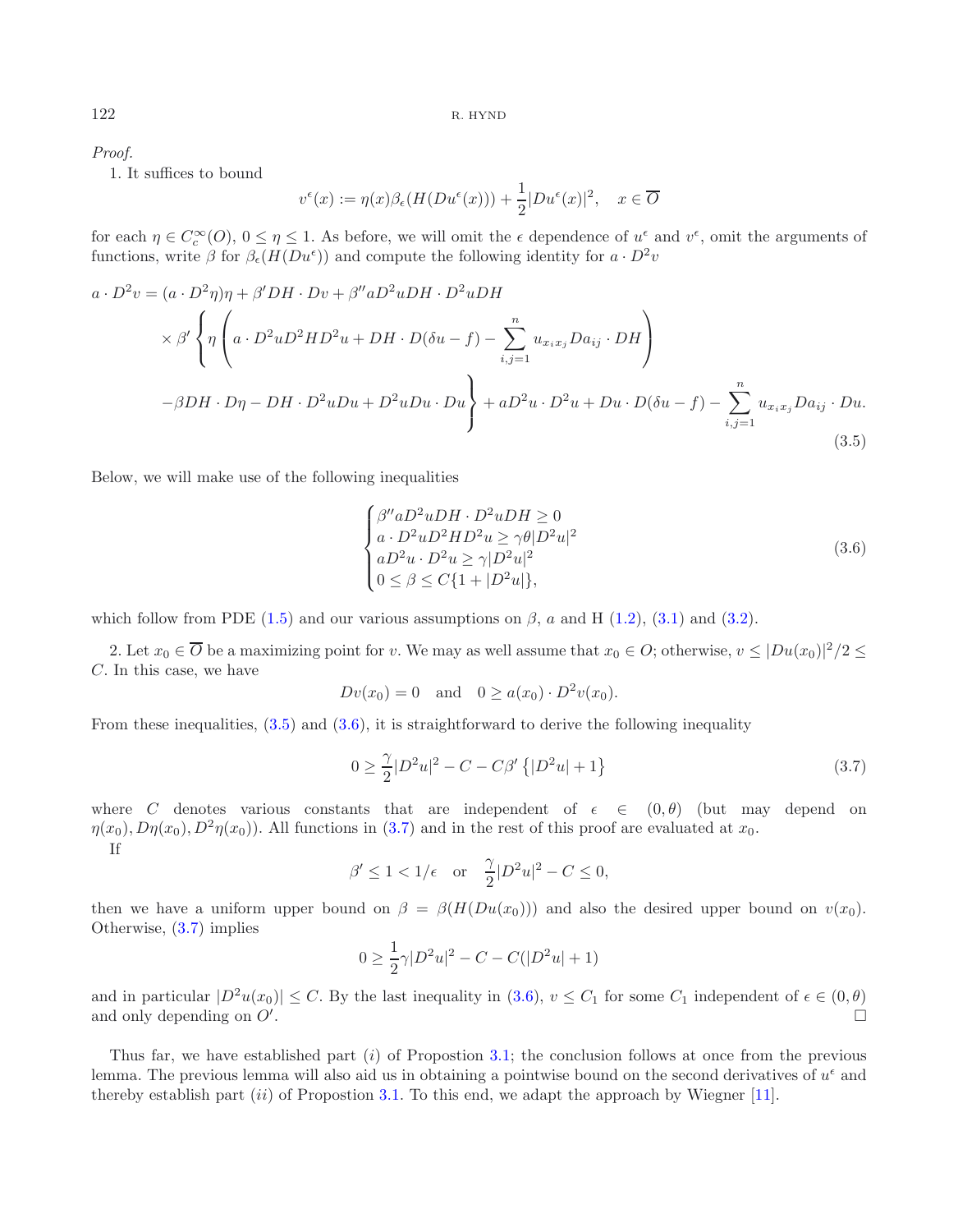**Lemma 3.7.** *Let*  $O' \subset\subset O$  *and*  $C > 0$  *as in Lemma [3.4.](#page-8-1) There is a constant*  $C_2$  *depending on*  $\theta$ *,*  $O'$ *,*  $\max_{|p|< C} |D^2H(p)|$  *such that* 

$$
|u^{\epsilon}|_{W^{2,\infty}(O')} \leq C_2
$$

*for each*  $0 < \epsilon < \theta$ *.* 

*Proof.*

1. It is sufficient to bound, for each  $\eta \in C_c^{\infty}(O)$  with  $0 \leq \eta \leq 1$ , the quantity

$$
M_{\epsilon} := \max_{x \in \overline{O}} \{ \eta(x) | D^2 u^{\epsilon}(x) | \}
$$

for all  $0 < \epsilon < \theta$ . With this in mind, we shall bound the related function

$$
v^{\epsilon}(x) = \frac{1}{2}\eta(x)^{2}|D^{2}u^{\epsilon}(x)|^{2} + \lambda\eta(x)\beta(H(Du^{\epsilon}(x))) + \frac{\mu}{2}|Du^{\epsilon}(x)|^{2}, \quad x \in \overline{O}
$$

from above. Here  $\lambda, \mu$  are constants that will be chosen below. As in previous proofs, we shall omit the  $\epsilon$ dependence of  $u^{\epsilon}, v^{\epsilon}$  and their derivatives and many times we will write  $\beta$  for  $\beta_{\epsilon}(H(Du^{\epsilon}))$ .

Direct computation gives

$$
\begin{cases} v_{x_i} = \eta \eta_{x_i} |D^2 u|^2 + \eta^2 D^2 u \cdot D^2 u_{x_i} + \lambda (\eta_{x_i} \beta + \eta \beta' DH \cdot Du_{x_i}) + \mu Du \cdot Du_{x_i} \\ v_{x_i x_j} = (\eta \eta_{x_i x_j} + \eta_{x_i} \eta_{x_j}) |D^2 u|^2 + 2 \eta \eta_{x_i} D^2 u \cdot D^2 u_{x_j} + 2 \eta \eta_{x_j} D^2 u \cdot D^2 u_{x_i} \\ \quad + \eta^2 (D^2 u_{x_i} \cdot D^2 u_{x_j} + D^2 u \cdot D^2 u_{x_i x_j}) + \lambda \left[ \eta_{x_i x_j} \beta + \eta_{x_i} \beta' DH \cdot Du_{x_j} + \eta_{x_j} \beta' DH \cdot Du_{x_i} \right. \\ \quad \left. \qquad \qquad \times \eta \left\{ \left( \beta'' (DH \cdot Du_{x_i}) (DH \cdot Du_{x_j}) + \beta' (D^2 HD u_{x_i} \cdot Du_{x_j} + DH \cdot Du_{x_i x_j}) \right) \right\} \right] \\ \quad + \mu \left\{ Du_{x_i} \cdot Du_{x_j} + Du \cdot Du_{x_i x_j} \right\} . \end{cases}
$$

<span id="page-11-0"></span>Using the above expressions for  $v_{x_i}$  and  $v_{x_ix_j}$  and the fact that u solves the PDE [\(1.5\)](#page-1-4), it is straightforward to verify the following identity

$$
a \cdot D^{2}v = (\eta a \cdot D^{2}\eta + aD\eta \cdot \eta)|D^{2}u|^{2} + 4 \sum_{i,j=1}^{n} a_{ij}\eta_{x_{i}}D^{2}u \cdot \eta D^{2}u_{x_{j}}
$$
  
+
$$
\eta^{2}\left(aD^{3}u \cdot D^{3}u + D^{2}u \cdot D^{2}(\delta u - f) - \sum_{k,l=1}^{n} u_{x_{k}x_{l}}\left[2(a_{x_{k}} \cdot D^{2}u_{x_{\ell}}) + (a_{x_{k}x_{l}} \cdot D^{2}u)\right]\right)
$$
  
+
$$
\mu\left\{aD^{2}u \cdot D^{2}u + Du \cdot D(\delta u - f) - \sum_{i,j=1}^{n} u_{x_{i}x_{j}}Da_{ij} \cdot Du\right\} + \lambda(a \cdot D^{2}\eta)\beta
$$
  
+
$$
\beta''\left(\eta^{2}D^{2}u(D^{2}uDH) \cdot (D^{2}uDH) + \eta\beta''\lambda\gamma|D^{2}uDH|^{2}\right) + \beta'DH \cdot Dv
$$
  
+
$$
\beta'\left[\lambda\left(aD\eta \cdot D^{2}uDH + \eta\left\{a \cdot D^{2}uD^{2}HD^{2}u + DH \cdot D(\delta u - f) - \sum_{i,j=1}^{n} u_{x_{i}x_{j}}Da_{ij} \cdot DH\right\}\right]
$$
  
-
$$
\beta D\eta \cdot DH\right) - \eta|D^{2}u|^{2}DH \cdot D\eta + \eta^{2}D^{2}u \cdot D^{2}uD^{2}HD^{2}u\right].
$$
 (3.8)

2. Let  $x_0$  be a maximizing point for v. If  $x_0 \in \partial O$ , then  $v \le v(x_0) \le \mu |Du(x_0)|^2 \le C$ . This of course implies  $M_{\epsilon}^2 \le v(x_0) \le C$  as desired. Now suppose that  $x_0 \in O$ , so that

$$
Dv(x_0) = 0
$$
 and  $a(x_0) \cdot D^2v(x_0) \le 0$ .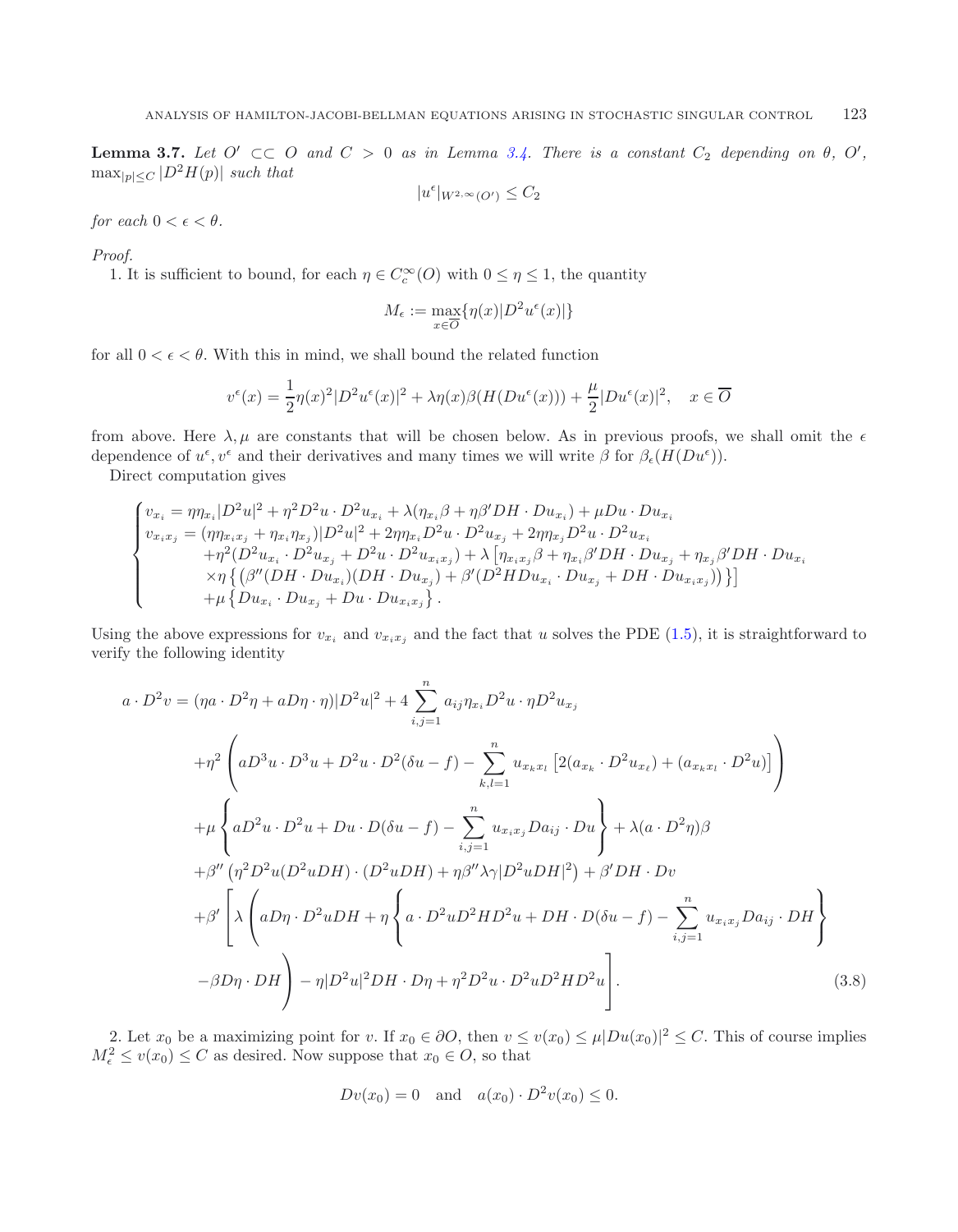<span id="page-12-0"></span>Evaluating identity [\(3.8\)](#page-11-0) at  $x_0$ , employing the assumed matrix inequalities  $a \ge \gamma$  [\(1.2\)](#page-1-5) and  $D^2H \ge \theta$  [\(3.2\)](#page-7-2), and repeatedly using the Cauchy-Schwarz inequality gives us

$$
0 \geq -C - C|D^2u|^2 + \mu\left(\frac{1}{2}\gamma|D^2u|^2 - C\right) + \eta\beta''|D^2uDH|^2(\gamma\lambda - \eta|D^2u|)
$$

$$
+ \beta'\left\{\lambda\left(\frac{1}{2}\eta\gamma\theta|D^2u|^2 - C - C|D^2u|\right) - C\eta|D^2u|^2 - C'\eta^2|D^2u|^3\right\}.
$$

Here C is denotes various constants that are independent of  $\epsilon$ , but may depend on  $|DH(Du(x_0))|, \eta(x_0), D\eta(x_0),$  $D^2\eta(x_0)$  and

$$
C' := \max_{|p| \le C} |D^2 H(Du(p))| \ge |D^2 H(Du(x_0))|.
$$

Observe that  $C'$  is a universal constant by assumption  $(3.2)$ .

3. Set

$$
\lambda=\lambda_\epsilon:=\alpha M_\epsilon
$$

where  $\alpha > \max\{1/\gamma, C'\}$  is a positive constant. Notice that

$$
0 \geq -C - C|D^2u|^2 + \mu\left(\frac{1}{2}\gamma|D^2u|^2 - C\right) + \eta^2|D^2u|\beta''|D^2uDH|^2(\gamma\alpha - 1) + \beta' \left\{\alpha\eta|D^2u|\left(\frac{1}{2}\eta\gamma\theta|D^2u|^2 - C - C|D^2u|\right) - C\eta|D^2u|^2 - C'\eta^2|D^2u|^3\right\} \geq -C - C|D^2u|^2 + \mu\left(\frac{1}{2}\gamma|D^2u|^2 - C\right) + \beta' \left\{\alpha\eta|D^2u|\left(\frac{1}{2}\eta\gamma\theta|D^2u|^2 - C - C|D^2u|\right) -C\eta|D^2u|^2 - C'\eta^2|D^2u|^3\right\}.
$$
\n(3.9)

If for this choice of  $\alpha$ 

$$
\alpha \eta |D^2 u| \left( \frac{1}{2} \eta \gamma \theta |D^2 u|^2 - C - C|D^2 u| \right) - C \eta |D^2 u|^2 - C' \eta^2 |D^2 u|^3 \le 0,
$$

then there is a bound on  $\eta(x_0)|D^2u(x_0)|$  depending only on  $\theta$ ,  $|DH(Du(x_0))|$ , and C'. If the above inequality does not hold, then [\(3.9\)](#page-12-0) implies

$$
0 \geq -C - C|D^2u|^2 + \mu\left(\frac{1}{2}\gamma|D^2u|^2 - C\right).
$$

For  $\mu$  chosen large enough, this inequality implies a universal bound on  $\eta(x_0)|D^2u(x_0)|$ .

In all cases, we have bounded  $\eta(x_0)|D^2u(x_0)|^2$  from above independently of  $0 < \epsilon < \theta$  (but perhaps dependent on  $\theta$ , and  $C'$  and therefore,

$$
M_{\epsilon}^{2} \le \max_{\overline{O}} v \le \eta(x_{0})|D^{2}u(x_{0})|^{2} + CM_{\epsilon} + C \le C(M_{\epsilon} + 1).
$$

Consequently,  $M_{\epsilon} \leq C_2$  for some  $C_2$  (possibly) depending only on  $O'$ ,  $C'$  and  $\theta$ .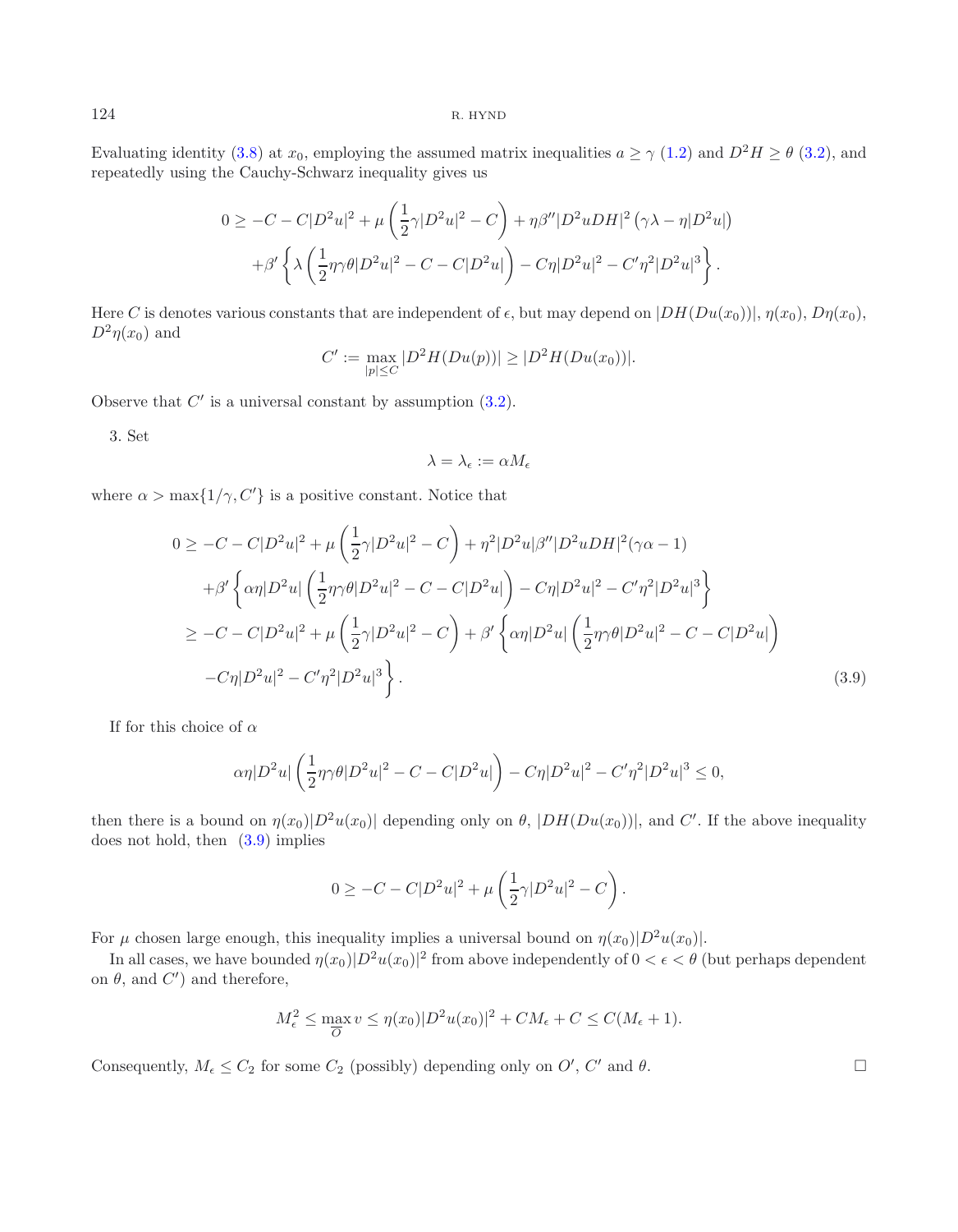### <span id="page-13-0"></span>4. Convergence

In this final section, we complete the proof Theorem [1.1.](#page-1-1) We have already established the existence of a unique viscosity solution in Proposition [2.1;](#page-4-2) see Remark [2.2.](#page-7-4) The only issue remaining is the regularity of solutions, which will be handled by our results in the previous section. Note however, that we established Proposition [3.1](#page-8-0) under the extra hypotheses [\(3.2\)](#page-7-2), while Theorem [1.1](#page-1-1) does make this assumption. The main idea to overcome this technicality is to employ the *inf-convolution*

$$
H^{t}(p) := \inf_{q \in \mathbb{R}^{n}} \left\{ H(q) + \frac{1}{2t} |p - q|^{2} \right\}, \quad (p, t) \in \mathbb{R}^{n} \times (0, \infty).
$$
 (4.1)

<span id="page-13-1"></span>We make use following lemma and omit the proof as it is elementary.

**Lemma 4.1.** *Assume that*  $H : \mathbb{R}^n \to \mathbb{R}$  *satisfies* [\(1.3\)](#page-1-0)*.* 

- (*i*)  $H^t(0) < 0$ , for  $t > 0$ ;
- (*ii*)  $H^t \to H$  *locally uniformly on*  $\mathbb{R}^n$ , as  $t \to 0^+$ ;
- (*iii*)  $H^t$  *is convex and for each*  $p, z \in \mathbb{R}^n$  *and*  $t > 0$

$$
H^{t}(p + z) - 2H^{t}(p) + H^{t}(p - z) \le \frac{|z|^2}{t}.
$$

*In particular,*  $0 \leq D^2 H^t \leq 1/t$ ,  $a.e. p \in \mathbb{R}^n$ . *Assume that* H *satisfies* [\(1.4\)](#page-1-2) *and*  $D^2H(p) > \theta$ , *for a.e.*  $p \in \mathbb{R}^n$ ;

(*iv*) *for each*  $t, R > 0$ ,

$$
H^{t}(p+z) - 2H^{t}(p) + H^{t}(p-z) \leq (|D^{2}H|_{L^{\infty}(B_{Q(R,t)+|z|})}) |z|^{2}
$$

*for*  $|p| \leq R$  *and*  $z \in \mathbb{R}^n$ *, where* 

$$
Q(R,t):=2\left(R+t\max_{|w|\leq R}|DH(w)|\right);
$$

(*v*) *for each*  $p, z \in \mathbb{R}^n$ ,  $t > 0$ 

$$
H^{t}(p + z) - 2H^{t}(p) + H^{t}(p - z) \ge \frac{\theta |z|^2}{1 + t\theta}.
$$

*Hence,*  $D^2H^t > \theta/(1 + t\theta)$ , *a.e.*  $p \in \mathbb{R}^n$ ,  $t > 0$ .

*Proof of Theorem [1.1.](#page-1-1)*

1. First assume that H satisfies [\(3.2\)](#page-7-2), so that we can apply Proposition [3.1.](#page-8-0) In view of the conclusion of this proposition, a routine application of the Arzelà-Ascoli theorem implies there is a sequence of  $\epsilon_k \to 0$  such that

$$
\begin{cases} u^{\epsilon_k} \to v & \text{uniformly in } \overline{O} \\ u^{\epsilon_k} \to v & \text{in } C^1_{\text{loc}}(O), \end{cases}
$$

as  $k \to \infty$ . That is,  $u^{\epsilon_k} \to v$  uniformly in  $\overline{O}$  and  $u^{\epsilon_k} \to v$  in  $C^1(O')$  for each  $O' \subset\subset O$ , as  $k \to \infty$ . It is clear from the above convergence that  $v \in C^{1,1}_{loc}(O) \cap C^{0,1}(O)$ . We now **claim**: v is a viscosity solution of [\(1.1\)](#page-0-0) and therefore has to coincide with  $u$  by the uniqueness of viscosity solutions of  $(1.1)$ .

2. Suppose that  $v - \varphi$  has a local maximum at  $x_0 \in O$  and that  $\varphi \in C^2(O)$ . We must show

$$
\max \left\{ \delta v(x_0) - a(x_0) \cdot D^2 \varphi(x_0) - f(x_0), H(D\varphi(x_0)) \right\} \le 0.
$$
\n(4.2)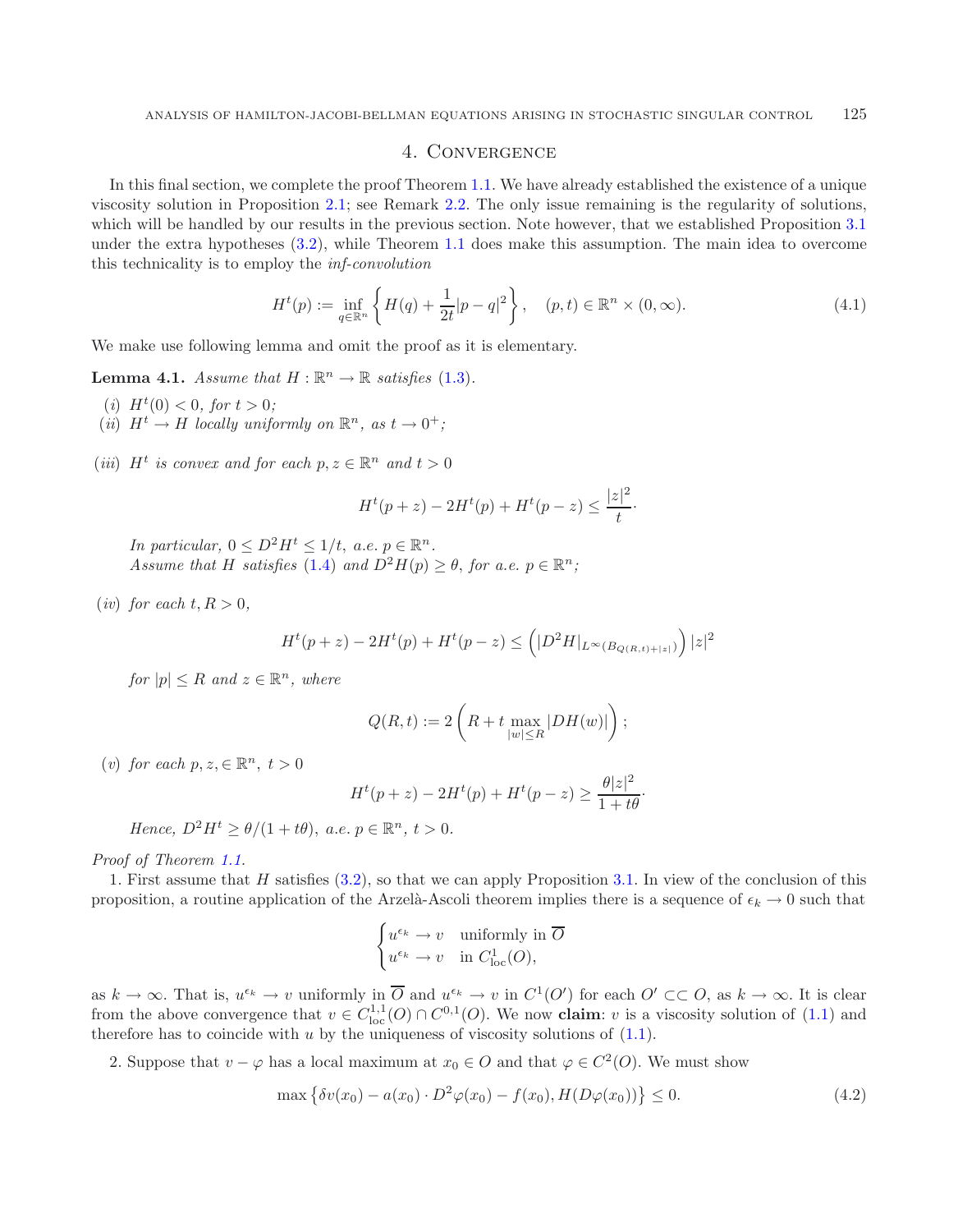By adding  $x \mapsto \frac{\rho}{2}|x-x_0|^2$  to  $\varphi$  and later sending  $\rho \to 0$ , we may assume that  $v - \varphi$  has a *strict* local maximum. Since  $u^{\epsilon_k}$  converges to v uniformly (for some sequence  $\epsilon_k \to 0$ ) as  $k \to \infty$ , there is a sequence of  $x_k$  such that

$$
\begin{cases} x_k \to x_0, & \text{as } k \to \infty \\ u^{\epsilon_k} - \varphi \text{ has a local maximum at } x_k. \end{cases}
$$

As  $u^{\epsilon_k}$  is a smooth solution of  $(1.5)$ , we have

$$
\delta u^{\epsilon_k}(x_k) - a(x_k) \cdot D^2 \varphi(x_k) + \beta_{\epsilon_k}(H(D\varphi(x_k))) \le f(x_k).
$$

Since  $\beta_{\epsilon} \geq 0$ , we can send  $k \to \infty$  to arrive at

$$
\delta v(x_0) - a(x_0) \cdot D^2 \varphi(x_0) \le f(x_0).
$$

By Lemma [3.5,](#page-9-3)

$$
0 \leq \beta_{\epsilon_k}(H(D\varphi(x_k))) = \beta_{\epsilon_k}(H(Du^{\epsilon_k}(x_k))) \leq C,
$$

which necessarily implies that when  $k \to \infty$ 

<span id="page-14-0"></span>
$$
H(D\varphi(x_0)) \leq 0.
$$

3. Now suppose that  $v - \psi$  has a local minimum at  $x_0 \in O$  and that  $\psi \in C^2(O)$ . We must show

<span id="page-14-1"></span>
$$
\max \left\{ \delta v(x_0) - a(x_0) \cdot D^2 \psi(x_0) - f(x_0), H(D\psi(x_0)) \right\} \ge 0.
$$
\n(4.3)

Arguing as above, we discover there is a sequence  $\epsilon_k \to 0$  as  $k \to \infty$ , and  $x_k$  such that

$$
\begin{cases} x_k \to x_0, & \text{as } k \to \infty \\ u^{\epsilon_k} - \psi \text{ has a local minimum at } x_k. \end{cases}
$$

If

$$
H(D\psi(x_0)) \ge 0,
$$

then [\(4.3\)](#page-14-0) holds. Suppose now that

$$
H(D\psi(x_0)) < 0.
$$

Since  $u^{\epsilon}$  is a smooth solution of  $(1.5)$ , we have

$$
\delta u^{\epsilon_k}(x_k) - a(x_k) \cdot D^2 \psi(x_k) + \beta_{\epsilon_k}(H(D\psi(x_k))) - f(x_k) \ge 0.
$$
\n(4.4)

By the convergence established in part 1 of this proof,  $H(D\psi(x_k)) = H(Du^{\epsilon_k}(x_k)) < 0$  for all large enough k. Hence,

$$
\lim_{k \to \infty} \beta_{\epsilon_k}(H(D\psi(x_k))) = 0.
$$

In this case, the above limit and [\(4.4\)](#page-14-1) imply

$$
\max \left\{ \delta v(x_0) - a(x_0) \cdot D^2 \psi(x_0) - f(x_0), H(D\psi(x_0)) \right\} \ge \delta v(x_0) - a(x_0) \cdot D^2 \psi(x_0) - f(x_0) \ge 0.
$$

This argument verifies the claim that  $v = u$  and in particular, it proves Theorem [1.1](#page-1-1) under the hypothesis that  $H$  satisfies  $(3.2)$ .

4. Now assume that H satisfies [\(1.3\)](#page-1-0) and define for  $t, \rho, \theta \in (0, 1)$  the function

$$
H^{t,\rho,\theta}(p) := \theta|p|^2 + H^{t,\rho}(p), \quad p \in \mathbb{R}^n,
$$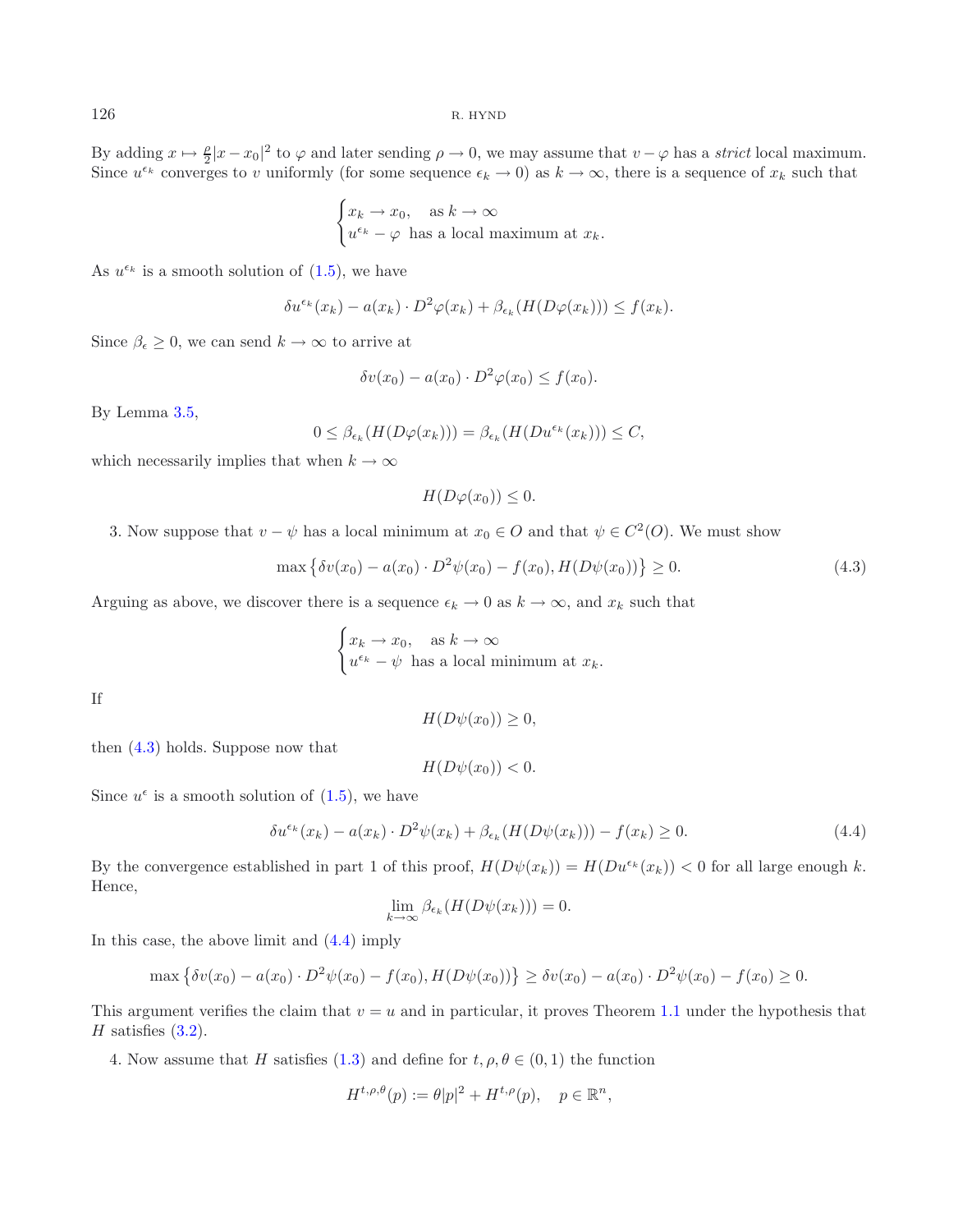where

$$
H^{t,\rho}(p) := \int_{\mathbb{R}^n} \eta^{\rho}(p-y) H^t(y) \mathrm{d}y, \quad p \in \mathbb{R}^n.
$$

Here  $H^t$  is the inf-convolution of H given in [\(4.1\)](#page-13-0),  $\eta^{\rho}(x) = \rho^{-n}\eta(x/\rho)$ ,  $\eta \in C_c^{\infty}(\mathbb{R}^n)$ ,  $\int_{\mathbb{R}^n} \eta(x) dx = 1$ , and  $\eta(x) = 0$  for  $|x| \ge 1$ . Therefore,  $H^{t,\rho} \in C^{\infty}(\mathbb{R}^n)$ , and as  $\rho$  tends to 0,  $H^{\rho,t}$  converges to  $H^t$  locally uniformly (consult Appendix C in [\[4\]](#page-15-3) for more on mollification).

By parts (i) and (iii) of Lemma [4.1,](#page-13-1)  $H^{t,\rho,\theta}$  satisfies [\(3.2\)](#page-7-2) and (for  $\rho$  small enough) [\(1.3\)](#page-1-0). Hence,

$$
\begin{cases} \max\left\{Lu - f, H^{t,\rho,\theta}(Du)\right\} = 0, & x \in O\\ u = 0, & x \in \partial O \end{cases}
$$

has a unique solution  $u^{t,\rho,\theta} \in C^{1,1}_{loc}$ . Moreover, an easy conclusion of the convergence assertion in parts 1–3 of the current proof gives the estimate

<span id="page-15-4"></span>
$$
|u^{t,\rho,\theta}|_{C^{1,\alpha}(O')} \leq C(O',\alpha),
$$

for each  $t, \rho, \theta, \alpha \in (0, 1)$  and  $O' \subset\subset O$ . It follows that there is are sequences  $t_k, \rho_k, \theta_k \to 0$  and  $u^{t_k, \rho_k, \theta_k}$ converging in  $C_{loc}^1(O)$  to some  $u \in C_{loc}^{1,\alpha}(O) \cap C^{0,1}(O)$ , as  $k \to \infty$ . By part *(ii)* of Lemma [4.1](#page-13-1) and the stability of viscosity solutions, u is the unique viscosity solution of  $(1.1)$ . This completes the proof of part  $(i)$  of Theorem [1.1.](#page-1-1)

5. Now assume in addition that H satisfies [\(1.4\)](#page-1-2). According to parts (iv) and (v) of Lemma [4.1,](#page-13-1)  $H^{t,\rho,\theta}$  also satisfies [\(1.4\)](#page-1-2). By assumption,  $D^2H \ge \theta'$  for some  $\theta' \in (0,1)$ . Lemma [4.1](#page-13-1) implies that  $D^2H^{t,\rho,\theta} \ge \frac{1}{2}\theta'$ , for  $t > 0$ small enough. The convergence assertion in parts  $1-3$  of the current proof implies the estimate

$$
|u^{t,\rho,\theta}|_{C^{1,1}(O')} \le C\left(O',\theta', \max_{|p| \le C} |D^2 H^{t,\rho,\theta}(p)|\right)
$$

for  $t, \rho, \theta > 0$  and some universal constant C. Noting that part (iv) of Lemma [4.1](#page-13-1) has that  $D^2H^{t,\rho,\theta}$  is a.e. locally bounded above, independently of all  $t, \rho, \theta$  positive and small, we are able to conclude as in part 4 of this proof.  $\Box$ 

As a final remark, we mention equations with general boundary conditions

$$
\begin{cases} \max\{Lu - f, H(Du)\} = 0, & x \in O \\ u = g, & x \in \partial O, \end{cases}
$$
\n(4.5)

can be handled similarly to PDE [\(1.1\)](#page-0-0). The method presented in this paper works with little alteration provided there exists a subsolution  $\underline{u} \in C^1(\overline{O})$  of  $(4.5)$  such that  $\underline{u}|_{\partial\Omega} = g$  and

$$
H(D\underline{u}(x)) < 0, \quad x \in O.
$$

*Acknowledgements.* The author would like to thank his Ph.D. dissertation advisor Professor L.C. Evans for his guidance with this work. Some of this work was completed while the author was visiting the home of Theodore P. Hill and Erika Rogers; the author expresses his deepest thanks to Ted and Erika for their hospitality.

#### **REFERENCES**

- <span id="page-15-1"></span>[1] M. Crandall, Viscosity solutions: a primer. Viscosity solutions and applications, Lecture Notes in Math. **1660**. Springer, Berlin (1997) 1–43.
- <span id="page-15-2"></span>[2] M.G. Crandall, H. Ishii and P.-L. Lions, User's guide to viscosity solutions of second order partial differential equations. Bull. Amer. Math. Soc. (N.S.) **27** (1992) 1–67.
- <span id="page-15-0"></span>[3] L.C. Evans, A second-order elliptic equation with gradient constraint. Comm. Partial Differential Equations **4** (1979) 555–572.
- <span id="page-15-3"></span>[4] L.C. Evans, Partial differential equations. Graduate Studies in Mathematics **19**. American Mathematical Society, Providence, RI (1998).